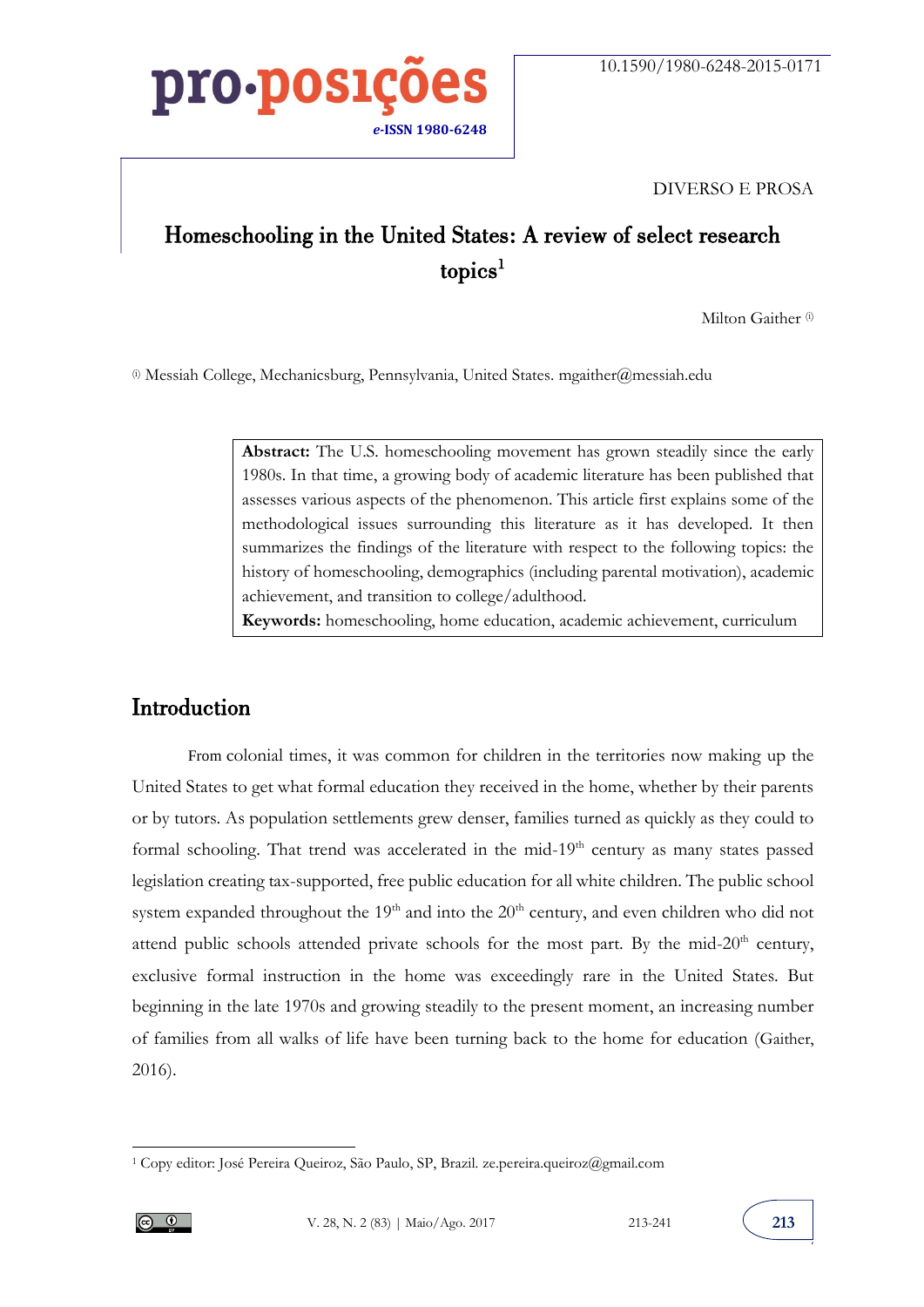This increase has often been dubbed the "homeschooling movement", since many families involved have engaged in aggressive and concerted political and legal action to make it easier to keep children at home during the school day. Though an accurate count is impossible, the National Center for Educational Statistics estimated that in 2011 around 1.77 million children, or 3.4 % of the U.S. school-age population, was homeschooling. This was a 61 percent increase from the same organization's 2003 estimates (Noel, Stark, & Redford, 2013). Not surprisingly, the remarkable growth of the phenomenon (and its politically charged nature) has triggered a robust if sprawling scholarly literature on the phenomenon (Murphy, 2012).

Homeschooling scholarship suffers, however, from a number of limitations. First and foremost, the literature is almost entirely qualitative in nature. While many of these qualitative studies are ambitious and imaginative, taken as a whole, homeschooling research has an anecdotal quality it has yet to transcend. Quantitative research on homeschoolers has been hampered by several factors. Basic demographic data is unavailable. Every state in the U.S. has its own unique homeschooling law, and states approach data collection in a very haphazard fashion. A few states that require homeschoolers to register keep meticulous records (Wisconsin and North Carolina being standout examples). Some states are unable or unwilling to devote the resources necessary for consistent data collection and thus have records that vary widely between counties and by year. And many states, especially those that do not require homeschoolers to register their practice, keep no records at all (Isenberg, 2007). Additionally, homeschoolers are a notoriously difficult demographic to study because of the diversity of individuals engaged in the practice, the deinstitutionalized nature of the phenomenon, and the distrust with which many homeschoolers regard external surveillance. (Goymer, 2000; Kaseman & Kaseman, 2002).

A second limitation of the literature is that much of it is politically motivated. A large number of studies, especially those most frequently cited in popular accounts and in the media, have been performed under the auspices of a prominent homeschooling advocacy organization, HSLDA, the Home School Legal Defense Association (Ray, 1990; Ray, 1994; Ray, 1997a; Ray, 1997b; Ray, 2004a; Ray, 2010, Rudner, 1999). Most of these HSLDA-funded studies have been conducted by Dr. Brian D. Ray and published independently through his organization, the National Home Education Research Institute, or NHERI. For decades Ray has sought to maintain both a tone of scholarly detachment when writing for mainstream periodicals and a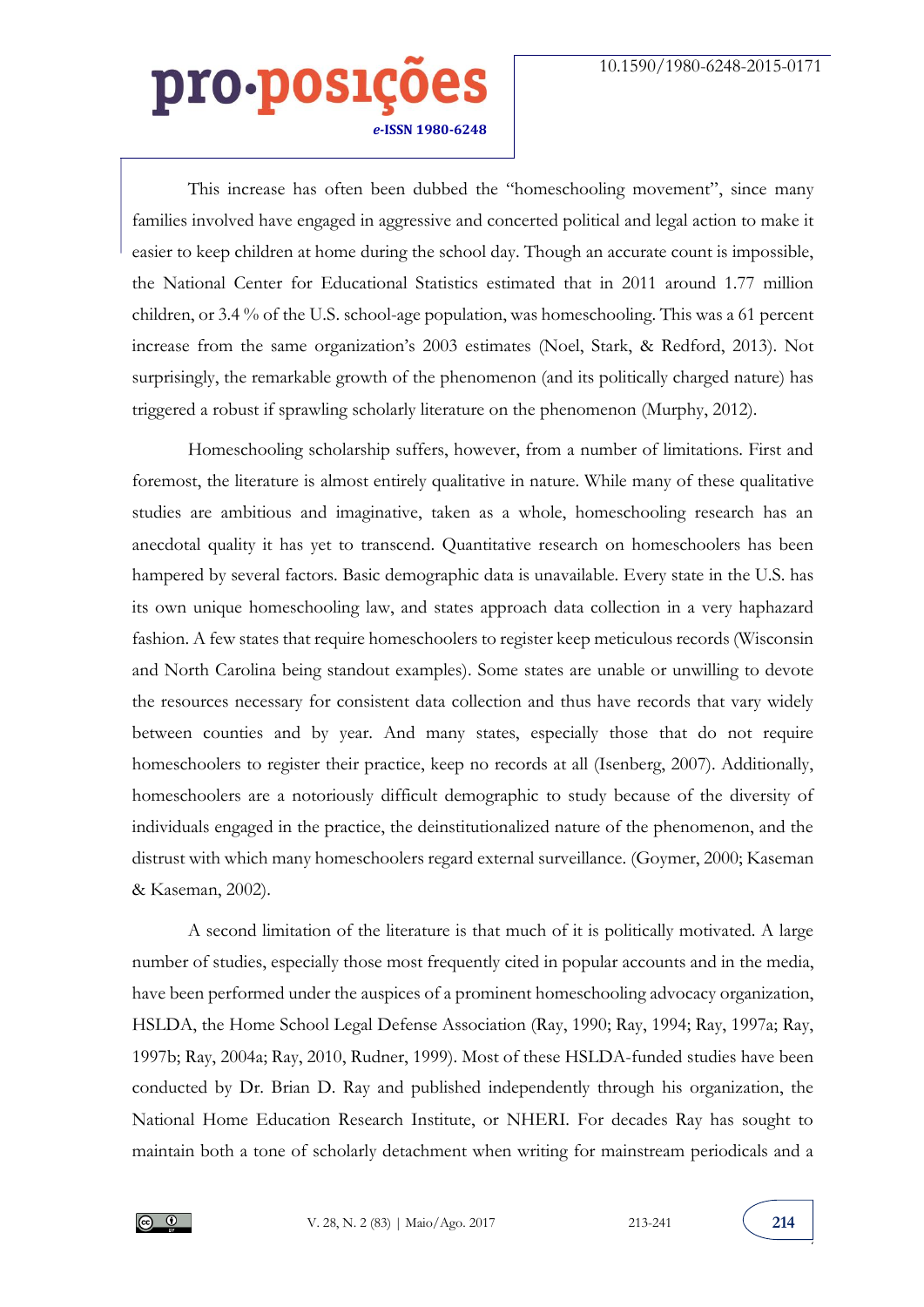clear advocacy persona when speaking at home schooling conventions across the country. He has been a pivotal figure in the history of the homeschooling movement because his credentials and research studies have long been used in courtrooms and press releases by HSLDA as scientific validation of its political and legal aims (Ray, 1991; Gaither 2008b). Though these Ray studies have large sample sizes and employ sophisticated statistical techniques, they suffer from serious design limitations and are often used disingenuously to make generalizations beyond what their specific conclusions warrant (Gaither, 2008c; Lubienski, Puckett, & Brewer, 2013; McCracken, 2014).

HSLDA-funded studies are not the only examples of politicized homeschool research. Many university-housed academics who have published on homeschooling have similarly made their scholarship largely about scoring political points for or against homeschooling (Apple, 2000; Balmer, 2007; West, 2009). Like the literature on many other contemporary school reform issues, the controversial nature of homeschooling lends itself to normative argument. While homeschoolers often overstate the level of animus against them in the Academy, occasionally pieces do appear that give their suspicions a degree of credibility (Howell, 2013; Lubienski, 2000; Lubienski, 2003; West, 2009).

It is the aim of this paper to distill from this decidedly mixed body of work the most reliable data and conclusions and to arrange this knowledge in a clear and compelling form. To do so I am relying in large measure on a comprehensive review of the academic literature conducted by myself and Robert Kunzman in 2013, to which I am adding several studies published since that time (Kunzman & Gaither, 2013). This essay will limit itself to homeschooling in the United States and to the following topics: the history of homeschooling, demographics (including parental motivation), academic achievement, and transition to college/adulthood. It will conclude with a few brief suggestions for possible directions future research might take.

#### History of Education

When discussing the history of homeschooling a distinction needs to be made at the very outset. It is important to distinguish, as some do not (Hill, 2000; Jeynes, 2012), between

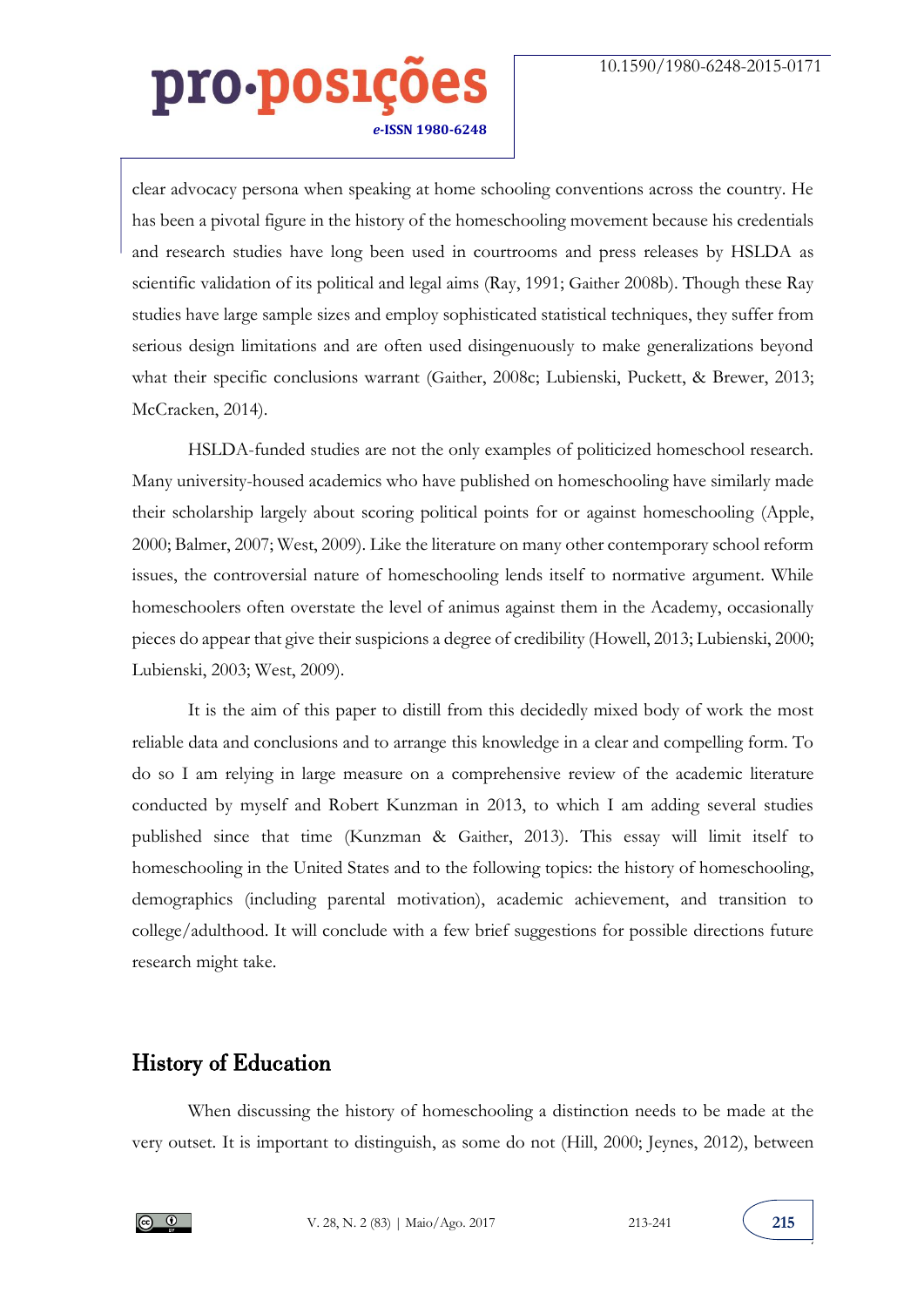homeschooling as a deliberately chosen alternative to institutional schools on the one hand and, on the other, the pragmatic use of the home to educate children. The latter practice has been central to many if not most human societies from ancient times. In this chapter, we will not consider it. What we are concerned with is the self-consciously alternative practice, and this emerged only in the  $20<sup>th</sup>$  century in reaction to compulsory school laws and public school bureaucracies, at first in isolated instances but coalescing into a discernible political movement by the late 1970s.

Very few scholarly works dealing exclusively with the homeschooling movement's history were published prior to 2008. Perhaps the most widely cited has been Knowles, Marlow, and Muchmore (1992), which laid out a five-phase model of the development of homeschooling in the United States. Their basic narrative structure was one of conflict between homeschooling advocates and public school personnel that gave way gradually to cooperation as laws were changed to make the practice more clearly legal, culminating in the consolidation of the movement as national networks emerged to group like-minded homeschoolers into rival camps. Carper's (1992, 2000) work, published in several articles, has also been influential, describing a grand, three-act historical arc beginning with educational pluralism in the colonial and early national periods, moving to the near-universal establishment of public schools in the mid-19<sup>th</sup> to mid-20<sup>th</sup> centuries, and concluding with a growing dissent against that establishment in the late  $20<sup>th</sup>$  century . A few early works provide good coverage of particular states or regions. McIlhenny's (2003) study of the early history of Texas homeschooling is a standout example, as is Tyler and Carper's (2000) study of South Carolina. Finally, a few of the many dissertations conducted on homeschooling during the 1990s and 2000s provided rich historical accounts of local homeschooling histories. Examples here include Bloodworth's (1991) study of North Carolina, Cochran's (1993) study of Georgia, and Kelly's (2008) study of Hawaii.

All of this work, and much else besides, was synthesized in Gaither's 2008 *Homeschool: An American History*, which was the first and remains the only book-length scholarly treatment of the history of education in the home in the United States. The first three chapters of that book deal with domestic education in the colonial and early national periods and explain how and why nearly all Americans chose institutional schooling over the home in the 19<sup>th</sup> and early 20<sup>th</sup> centuries. Gaither draws on a wide range of historiography from various subfields of U.S. social history to tell this story. Chapter four, with the help again of a large bibliography of U.S.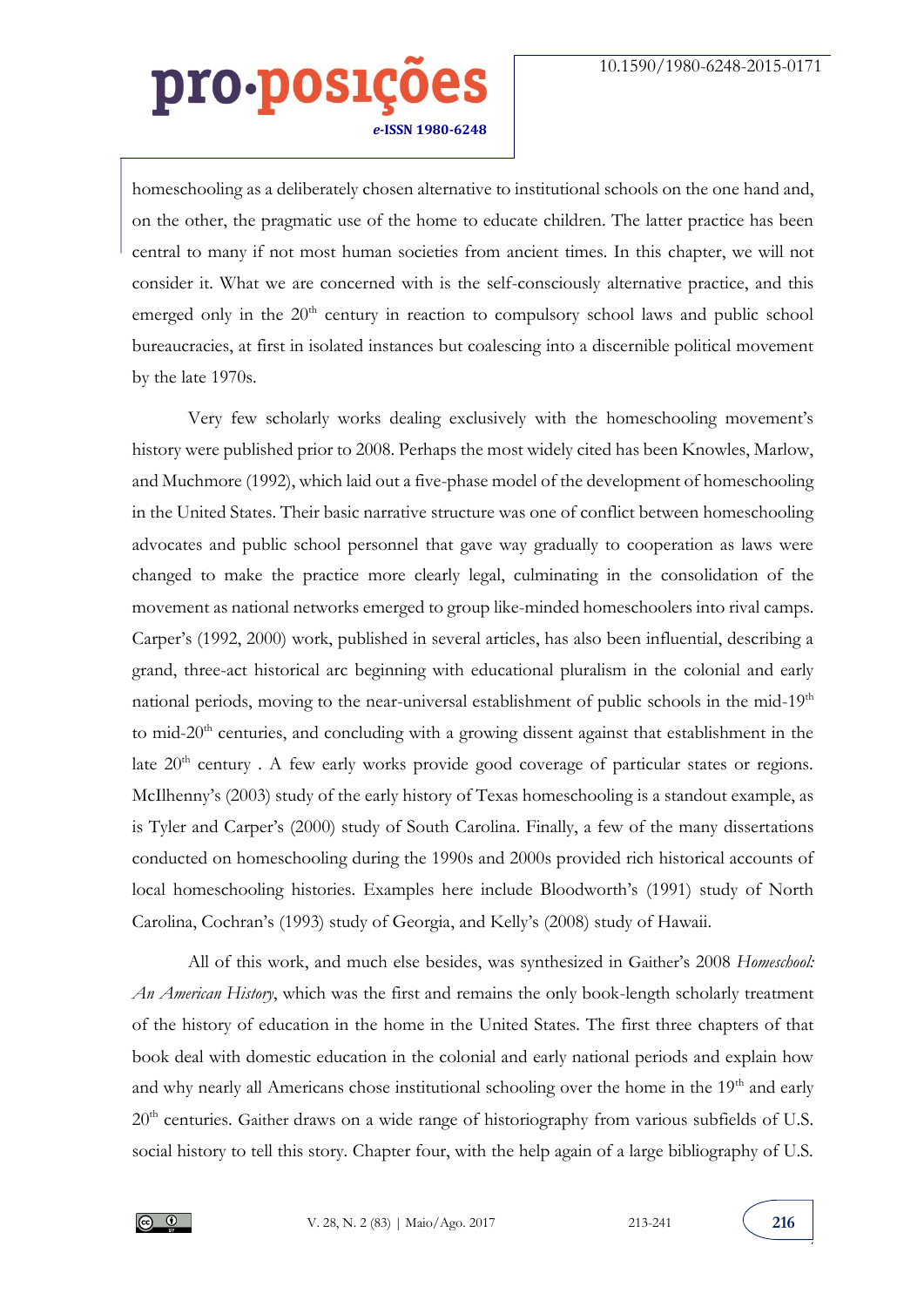political and social history, lays out three broad contextual changes in the mid-20<sup>th</sup> century that set the stage for the homeschooling movement: the growth of the postwar suburbs and the antiinstitutional ideologies they helped establish, the Civil Rights and women's movements, which popularized organized protest against the established order, and the polarization of the electorate into right and left wings in the late 1960s and 1970s, both of which were skeptical about established institutions like government schools. Chapter five provides detailed biographies of pioneer homeschooling leaders John Holt, Raymond and Dorothy Moore, and Rousas J. Rushdoony. Chapter six chronicles the rise of the Home School Legal Defense Association (HSLDA) in the mid-1980s and the fissuring of the homeschooling movement into rival camps of conservative Christians and everyone else. Chapter seven details the history of the legal and legislative battles fought over homeschooling in the 1980s and 1990s, and a final chapter describes trends in homeschooling up to 2008 (Gaither, 2008a).

Since Gaither's volume, several important historical works have emerged. The rest of this section provides a summary of the most significant:

Krause (2012) draws on literature about dissent traditions to argue that the homeschooling movement is a democratizing trend in an educational landscape that has, in the past several decades, grown increasingly bureaucratized and alienated from participation by ordinary citizens. She makes this argument by providing a detailed examination of much of the legal and legislative history of the movement, with a special focus on the *Leeper* case and the experiences of homeschooling pioneers in Texas, all of which show the power of grassroots activism and networking. She also provides details about several historically significant homeschooling curricula, including Cornerstone Curriculum, Beautiful Feet Books, Diana Waring Presents, and Cadron Creek Christian Curriculum.

McVicar (2015) is a book-length, major study of one of the most important figures in the early history of American homeschooling, Rousas J. Rushdoony. In six chapters grounded in a rich study of Rushdoony's personal papers and journals, oral histories, and other primary sources, McVicar explains in great detail the intellectual pedigree, connections and funding networks, and influence of Rushdoony and the Christian Reconstruction movement he founded. Chapter five is perhaps the most significant for the history of homeschooling, for it explains the wide reach of Rushdoony's ideas among his many followers and imitators. McVicar is very clear on how the family was at the heart of Rushdoony's project, and how many in the

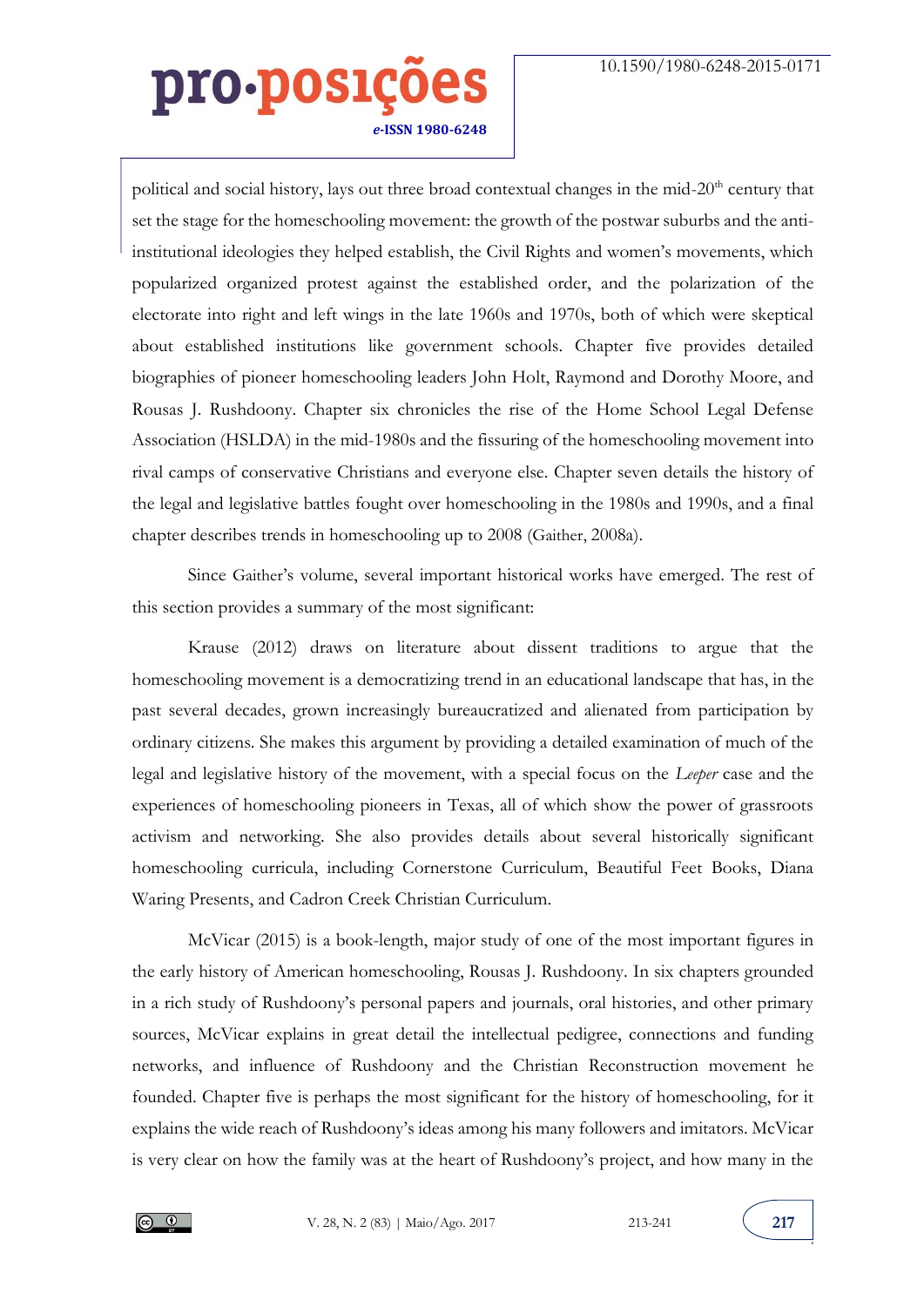homeschooling movement understood what they were doing through his framework. Key figures in popularizing Rushdoony's vision among homeschoolers included the influential lawyer John W. Whitehead and Franky Schaeffer, son of the famous Christian apologist Francis Schaeffer, along with their financial backer, billionaire heir Howard Ahmanson. Through these and other second-generation reconstructionists, thousands of Christian homeschoolers became exposed to Rushdoony's ideas. His books and speeches became fixtures of many Christian homeschooling curricula, and Rushdoony was called upon many times to offer expert witness at key homeschooling court cases across the country.

Laats (2010) uses a rigorous historical methodology of intensive examination of archival primary sources, oral histories, and contextual historiography to tell the story of the three most influential and long-lasting Christian curricular options: Accelerated Christian Education (ACE), A Beka, and Bob Jones Complete. All three began as curricula for Christian day schools but eventually spread to homeschooling as well. All three were self-consciously created as alternatives to the "secular humanism" and "progressivism" of public education curriculum. Yet for all their similarities the three curriculum providers were often very forthright in their denunciations of one another for various transgressions. Thought the companies waged ideological warfare against one another to make their products look distinctive, Laats finds that many families chose eclectically from them as they pieced together a customized curriculum for their children.

Millman and Millman (2008) include an important chapter on the history of homeschooling groups in New Jersey. Details are provided for Nancy Plent's founding of the Unschoolers Network in coordination with John Holt in the late 1970s, one of the most important organizations of its kind until the early 2000s, when it faded from the scene. The Millmans also describe the much larger and tightly organized Friendship Learning Center, an exclusively Protestant organization. The Millmans conclude that despite ideological differences, when threats to homeschooler freedoms appear, as they did in 2004 in the New Jersey State Legislature, homeschoolers quickly put aside differences and rally to the cause with shows of such overwhelming force that regulators quickly back down.

Coleman (2010) provides a detailed account of the history of homeschooling in Delaware County (which includes the city of Muncie), Indiana, explaining how a few isolated homeschoolers from very different perspectives came together in the early 1980s to secure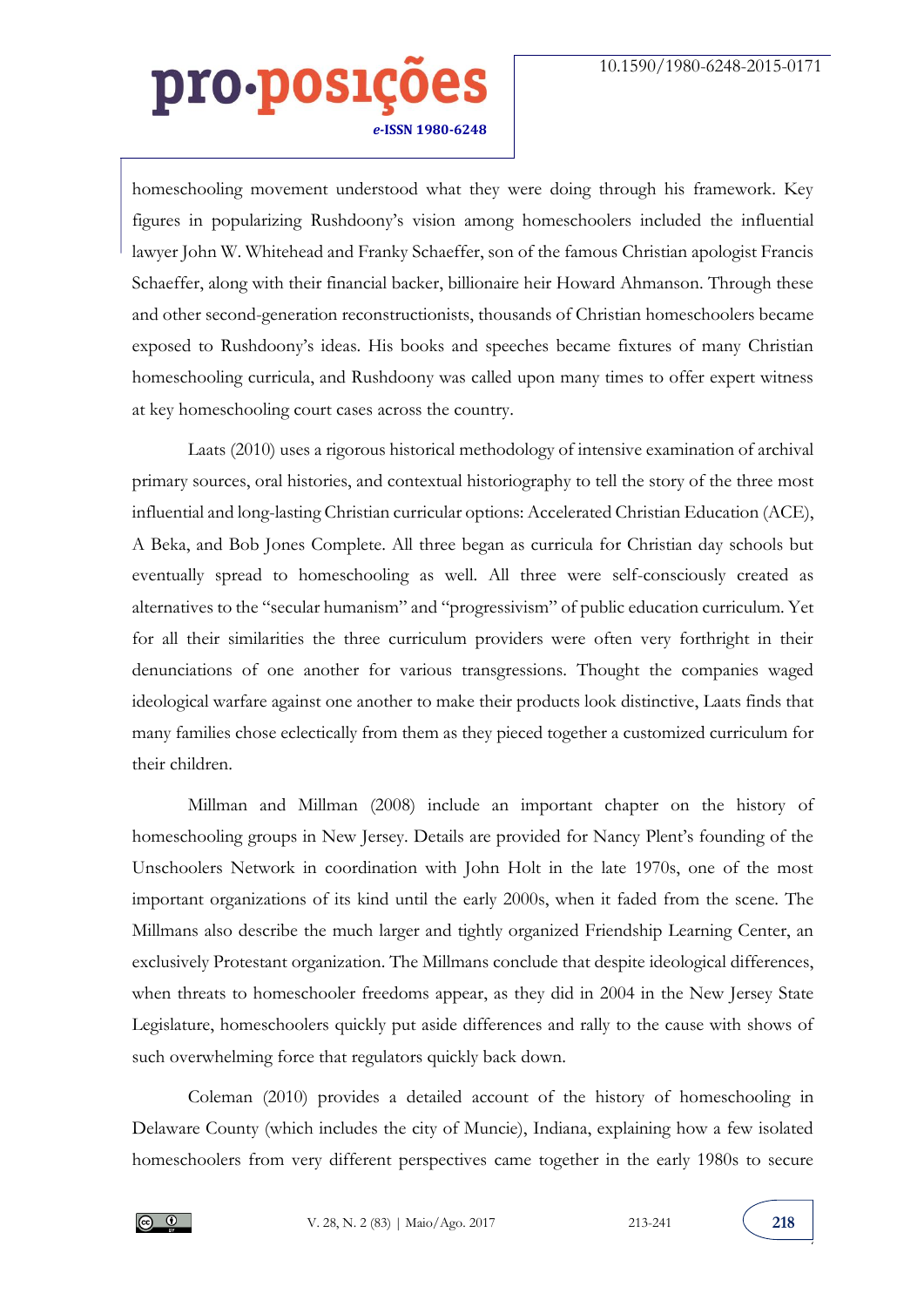homeschooling legal freedom. Coleman describes how early Muncie-area homeschoolers were influenced by John Holt and Raymond Moore and worked together across religious lines. But by the 1990s those lines had hardened considerably and continued to do so through the early 2000s, with conservative Protestant groups gaining control of the political and communications networks used by the region's homeschoolers. But by 2005 the internet had transformed the way homeschoolers communicated, and especially the way prospective homeschoolers got information. As Coleman (2010) puts it, the internet has "democratized the flow of information, eliminating the role once played by gatekeepers" (p. 81). It has also fragmented the homeschooling community in Delaware County.

Hoffman and Hoffman (2014) present a book-length collection produced by a motherdaughter homeschooling team that relates some of the history of homeschooling in Minnesota through first person accounts. The Hoffmans themselves are conservative Christians, so their timeline and contributor list stress that side of the movement, though they do include an interview with Jeanne Newstrom, a more left-liberal homeschooling mother who appealed her homeschooling conviction to the Minnesota Supreme Court, which declared in 1985 that the Minnesota Compulsory Attendance Law was unconstitutionally vague. The interviews are arranged in a roughly chronological fashion and collectively tell the story of the separation in the mid-1980s of conservative Christian Minnesotans from other homeschoolers. Especially noteworthy is the interview with State Senator Gen Olson, who was the central figure in the Statehouse working to pass the first Homeschooling law in Minnesota in 1987, to defeat a bill in 2001 that would have increased regulations, and to pass a bill in 2011 that significantly reduced regulations.

#### Demographics and Parental Motivation

In the United States, it is very difficult to get even rudimentary data on the number and type of children homeschooling due to the decentralized nature of educational policy. Each state has its own homeschooling law, and the laws vary widely. Many states do not even require families to register as homeschoolers, thus making a count impossible. Many states that do require registration do not keep meticulous records. A few states, most notably North Carolina and Wisconsin, do keep excellent records. Given this diversity, the most reliable data on

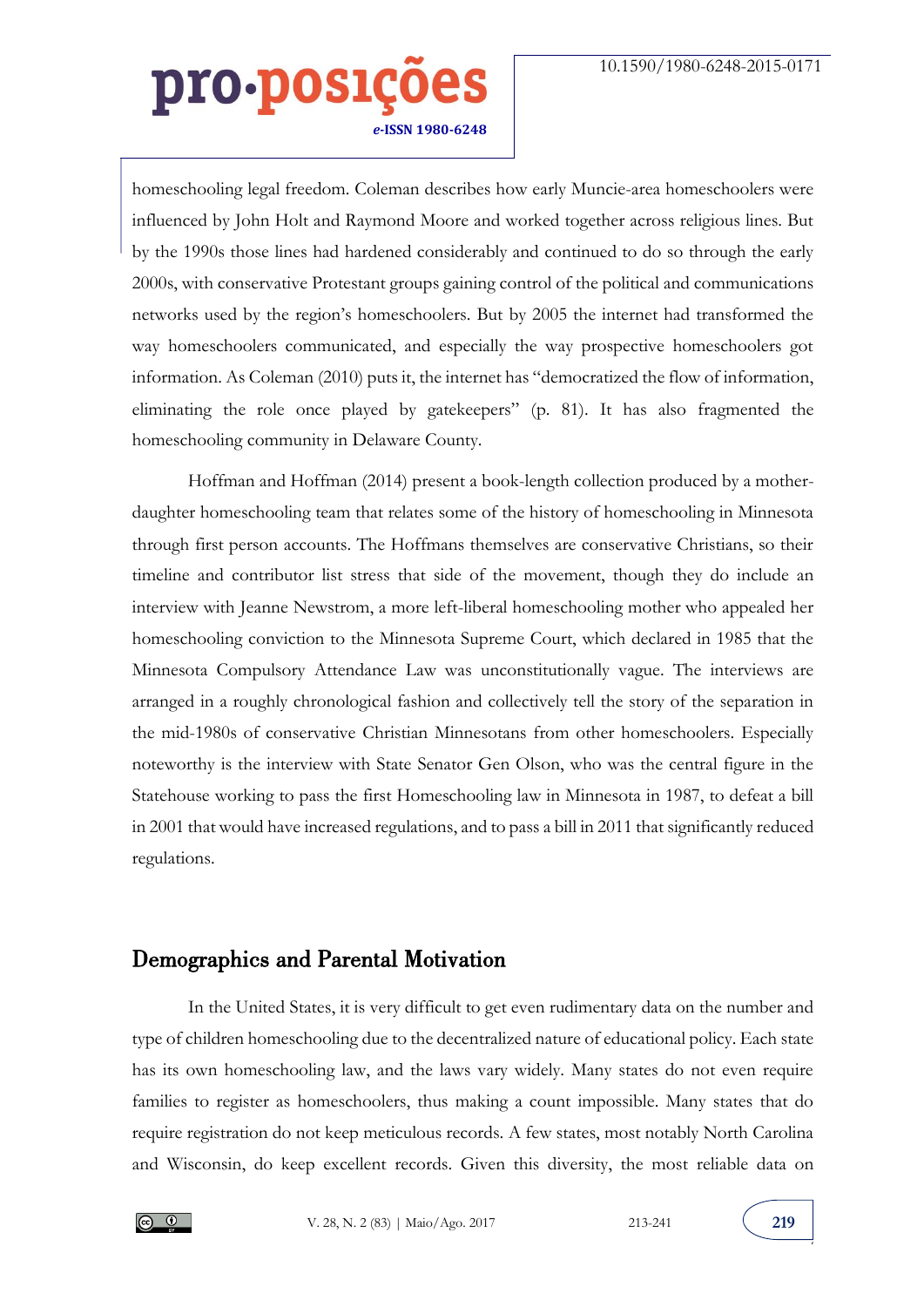homeschooler demographics in the United States are drawn from the estimates crafted from large representative samples provided by the National Household Education Survey (NHES), which includes questions about homeschooling every four years (Belfield & Levin, 2005; Isenberg, 2007; Noel et al, 2013). The NHES found that 1.77 million children were being homeschooled in 2011, a significant increase from the 1.5 million reported in 2007 and the 1.1 million reported in 2003 (Planty et al., 2009).<sup>2</sup> Data from several states suggest that growth has continued, so it seems safe to say that there are now well over two million homeschoolers in the United States (Icher, 2016). Moreover, if one chooses to count as homeschoolers students enrolled fulltime (about 315,000 by one 2014 estimate) or part time (about 715,000) in the various forms of online public education that have emerged in recent years, the overall home schooling figure rises considerably (Watson et al., 2015).

The NHES survey breaks down the data by ethnicity, geographic region, family type, parent education level, and household income, though the relatively small number of homeschooler respondents (n=290 in 2007) makes these numbers less reliable. The 2011 survey (Noel et al, 2013) reports that homeschoolers are mostly nonpoor (80%) and well educated (69% with at least some college). While previous iterations had found higher percentages, the 2011 survey found that only 68% of homeschooling families were white, while 8% were black, 15% Hispanic, 4% Asian, and 5% something else. The 2011 survey also found a fairly even distribution of children across grade level. Hanna's (2012) longitudinal study suggests that the increasing reliance on computers and internet-based curriculum is a major contributor to the growth in homeschooling of older children.

A vast quantity of research has been devoted to homeschoolers' motivations. Survey data can only take us so far, forced as it does to limit possible motivations to a set of prefabricated options. The NCES survey found in 2011 that only 21% of families reported religious or moral factors were their primary motivator for choosing homeschooling. Just as many families chose concern about school environment (25%) or dissatisfaction with academic instruction at schools (19%) as their primary motivator (Noel et al, 2013). More qualitative studies of parental motivation, however, have revealed a far more nuanced and complicated picture, as the motivations captured in surveys interact with others in ways that change given

 $\overline{a}$ 



<sup>&</sup>lt;sup>2</sup> Given the reluctance of many homeschoolers to respond to outsider queries, particularly those sponsored by the government (Belfield, 2002; Kaseman & Kaseman, 2002; Lines, 2000), the NCES figures are likely underestimates.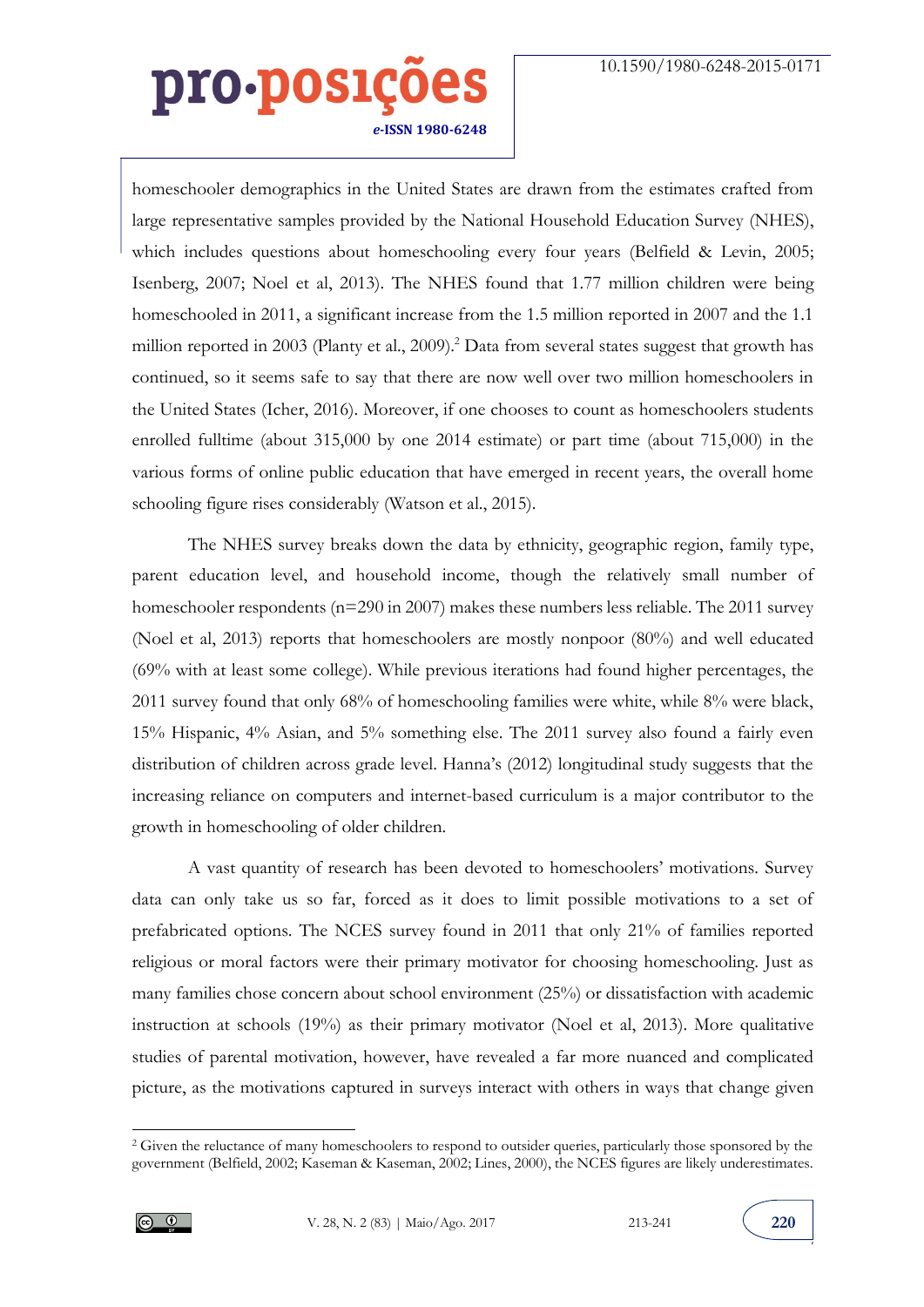family contexts (Murphy, 2012). Even families that would be identified in surveys as stereotypical religious conservatives have, upon closer examination, complex and changing motivations for homeschooling (Sherfinski & Chesanko, 2014). In a thoughtful survey of this literature, Murphy (2012) concludes, "the motives of homeschooling families are multidimensional... a myriad of perspectives and beliefs shaping homeschooling decisions" (p. 79).

Motivations for African American homeschooling parents have in recent years received much attention. Fields-Smith and Williams (2009) found that their sample of home educating black families were demographically similar to their white counterparts, with two-parent, middle-income, multiple child nuclear families predominating. Parents were motivated by the push factor of racism in schools (especially directed against their boys), and the pull factor of religion. They placed their children's success over their own careers and struggled with the daily grind of actually doing homeschooling. Fields-Smith and Kisura (2013) expanded the push factors to three: resistance to the culture of low expectations that confronts black children at public schools, avoiding over-diagnosis of special needs (especially for boys), and a concern for children's safety. They also cite two pull factors: homeschooling allows children to experience Afrocentric and multicultural curriculum and connects them through homeschooling networks to achievement-oriented white families. Mazama and Musumunu have recently published several articles on black parental motivation, all of which have been combined and expanded into the book *African Americans and Homeschooling* (2015). In their survey of 74 black homeschooling families they identify several motivating factors. Many parents are motivated by "racial protectionism", the drive to rescue their children from the institutional and individual racism of public education. Many are likewise motivated by "educational protectionism", the desire to replace the boring and low-expectation curriculum of public education with something more challenging and affirming. Like Fields-Smith and colleagues, Mazama and Musumunu (2015) find that many are especially motivated to do these things for their boys. Finally, they note a small minority of black homeschoolers (about 15% of their sample) who do not identify with the racialized concepts expressed by the majority. For this group inculcation of fundamentalist protestant religion is the chief motivation. They call this motivation "religious protectionism" (Mazama & Musumunu, 2015). A final study by Ray, derived largely from connections he established to black home educators affiliated with leading conservative



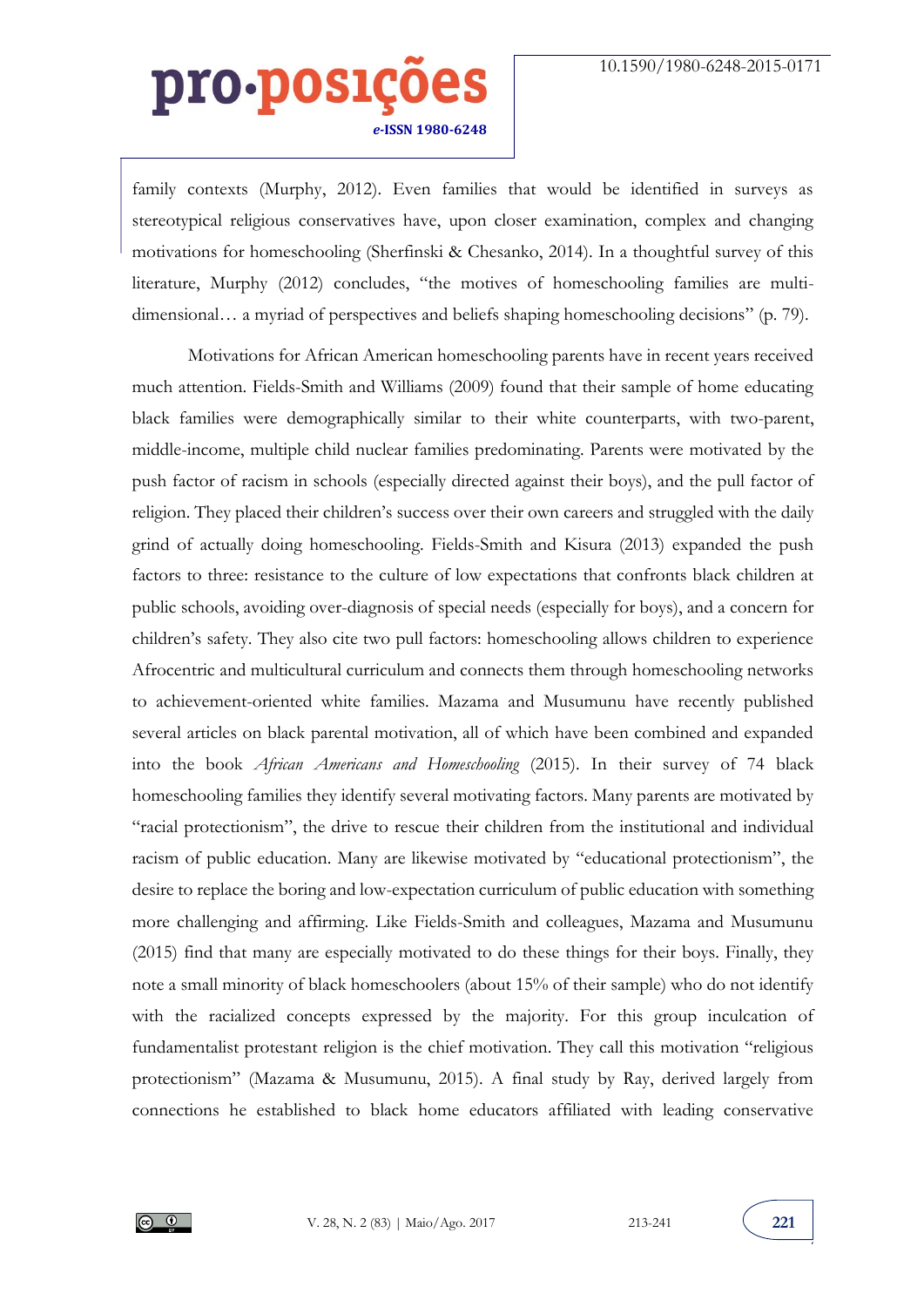organizations, likewise found that, for his sample of black homeschoolers, religion, not race, was the driving motivator for the decision to homeschool (Ray, 2015a).

Several in-depth qualitative studies of homeschooling families have revealed interesting details about home-school life. A steady stream of research over the past two decades has found a consistent pattern of pedagogical development. When they first begin homeschooling, nervous mothers often rely on a prefabricated curriculum, seeking to replicate the conventional school experience at home. By the second or third year they have become more flexible ("eclectic" is a popular self-designation) and tend to engage their children in more outside activities. If the family continues homeschooling over the long haul, parents often become more like facilitators, and children largely take control of their own learning (Holinga, 1999; Lois, 2006). For their part, mothers are frequently influenced by veteran homeschoolers to make homeschooling more central to their overall identity, and sometimes to become more religiously conservative (Safran, 2010). Recent studies have found that while fathers love to pontificate about the philosophical and theological significance of homeschooling, they typically contribute very little to actual practice, and the mothers who actually do the work are less motivated by ideology than by their sense of maternal duty and desire (Lois, 2013; Vigilant, Trefethren, & Anderson, 2013). Homeschooling parents also tend, not surprisingly, to teach to their strengths (Kunzman, 2009).

#### Academic Achievement

The subject of homeschooler academic achievement has received much scholarly attention, but unfortunately most of this work contains serious design flaws that limit its generalizability and reliability. This subject, more than any other, has been impacted by the work of Brian D. Ray and other scholars funded by HSLDA, the U.S.'s leading homeschooling advocacy organization. Specifically, Ray has since 1990 conducted five large scale studies of homeschooler academic achievement (Ray, 1990; Ray, 1994; Ray, 1997a; Ray, 1997b; Ray, 2010). From 1990 to 2010 these studies have followed a consistent pattern. They rely for their data on samples of homeschoolers recruited for the purpose by HSLDA (and, more recently, a few other homeschooling organizations as well). Volunteers are asked to submit demographic data as well as the results of one or more group of standardized test scores, with promises made that the research will be used for homeschooling advocacy. These self-reported scores (from tests

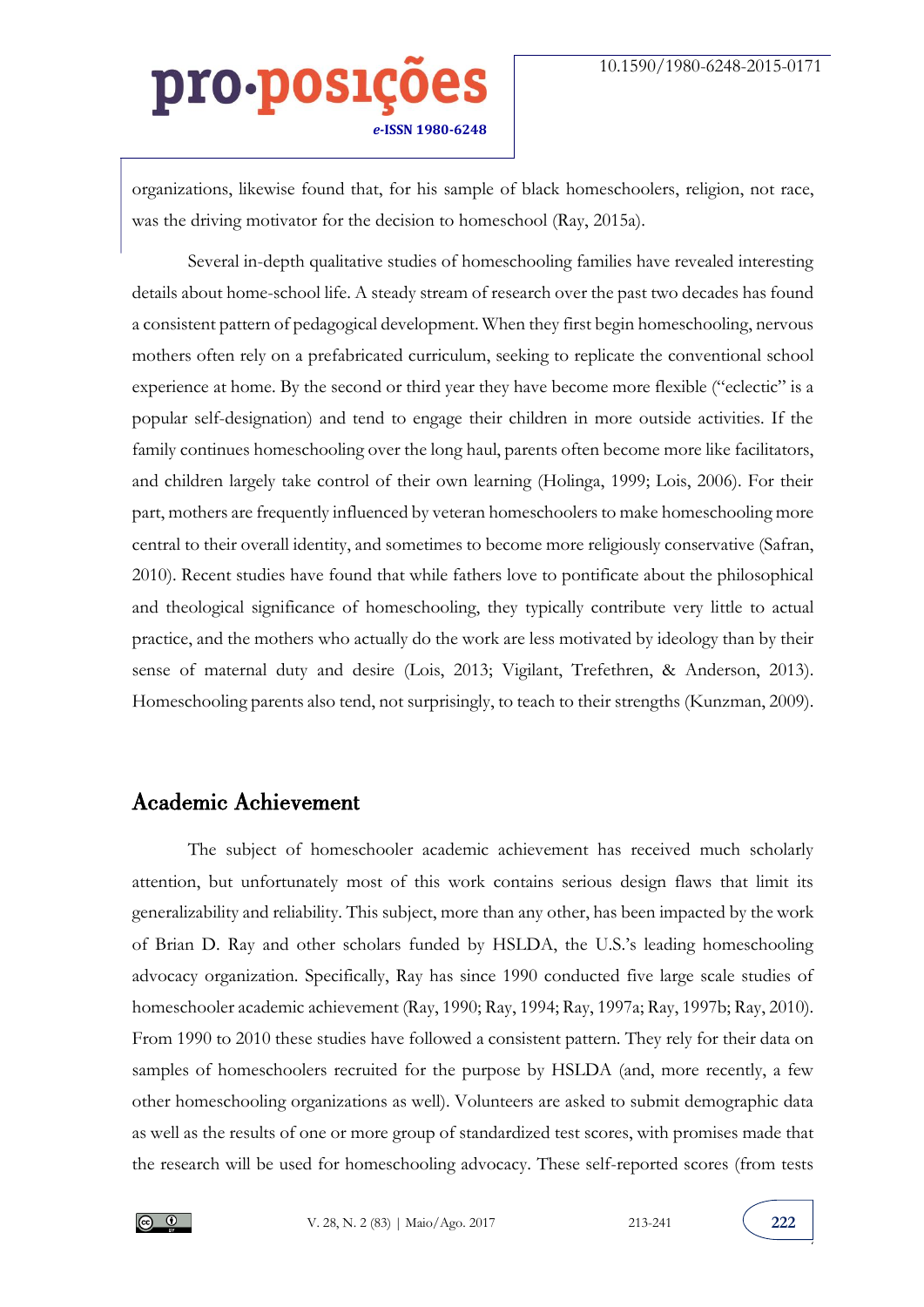that are typically proctored by the parent in the home) are then compared against national averages and the results reported. In every case homeschooled students have consistently scored in the 80th percentile or above on nearly every measure.

In Ray's original studies, he is clear that the data being presented do not reflect a random sampling of all homeschoolers, nor do they control for key variables like race, SES, marital status, or parent educational attainment when comparing against national averages. Such caveats are critical, for the homeschooler sample obtained by Ray's recruitment strategy is not at all representative of national norms, nor, indeed, of all homeschoolers. For example, in his most recent 2010 study, Ray's sample of 11,739 homeschooled children came from families that were 95% Christian, 91.7% white, 97.7% married, 80% with stay-at-home moms, and 45.9% with incomes over \$80,000 per year (Ray, 2010). Though Ray notes such limitations in his original studies, the less technical versions he produces – and especially the related press releases put out by HSLDA – are regularly cited as proof that homeschoolers outperform public schoolers by wide margins on standardized tests (Gaither, 2008c; Kunzman, 2009).

To date only one study has eclipsed Ray's oeuvre in sample size and impact: Lawrence Rudner's 1999 "Achievement and Demographics of Home School Students". Though larger, Rudner's study was very much like Ray's. Conceived and commissioned by HSLDA, it derived its massive sample (20,760 subjects) from the Bob Jones University Press Testing and Evaluation Service, a popular fundamentalist Protestant homeschooling service provider. Parents for the most part administered the tests (Iowa Tests of Basic Skills or Tests for Achievement and Proficiency) themselves, but in this case the results were reported directly to Rudner by Bob Jones University. Parents also completed a demographic questionnaire, and the results again show a sample far whiter, more religious, more married, better educated, and wealthier than national averages. Students performed on average in the 70th to 80th percentile on nearly every measure. Rudner's (1999) text is full of qualifications and cautions, stating very clearly, "This study does not demonstrate that home schooling is superior to public or private schools. It should not be cited as evidence that our public schools are failing. It does not indicate that children will perform better academically if they are home schooled" (p. 34).

Despite such disclaimers, Rudner's study has repeatedly been and continues to be cited uncritically in the popular press, in advocacy-motivated homeschool research, and even in otherwise non-partisan research as demonstrating that homeschoolers outperform public

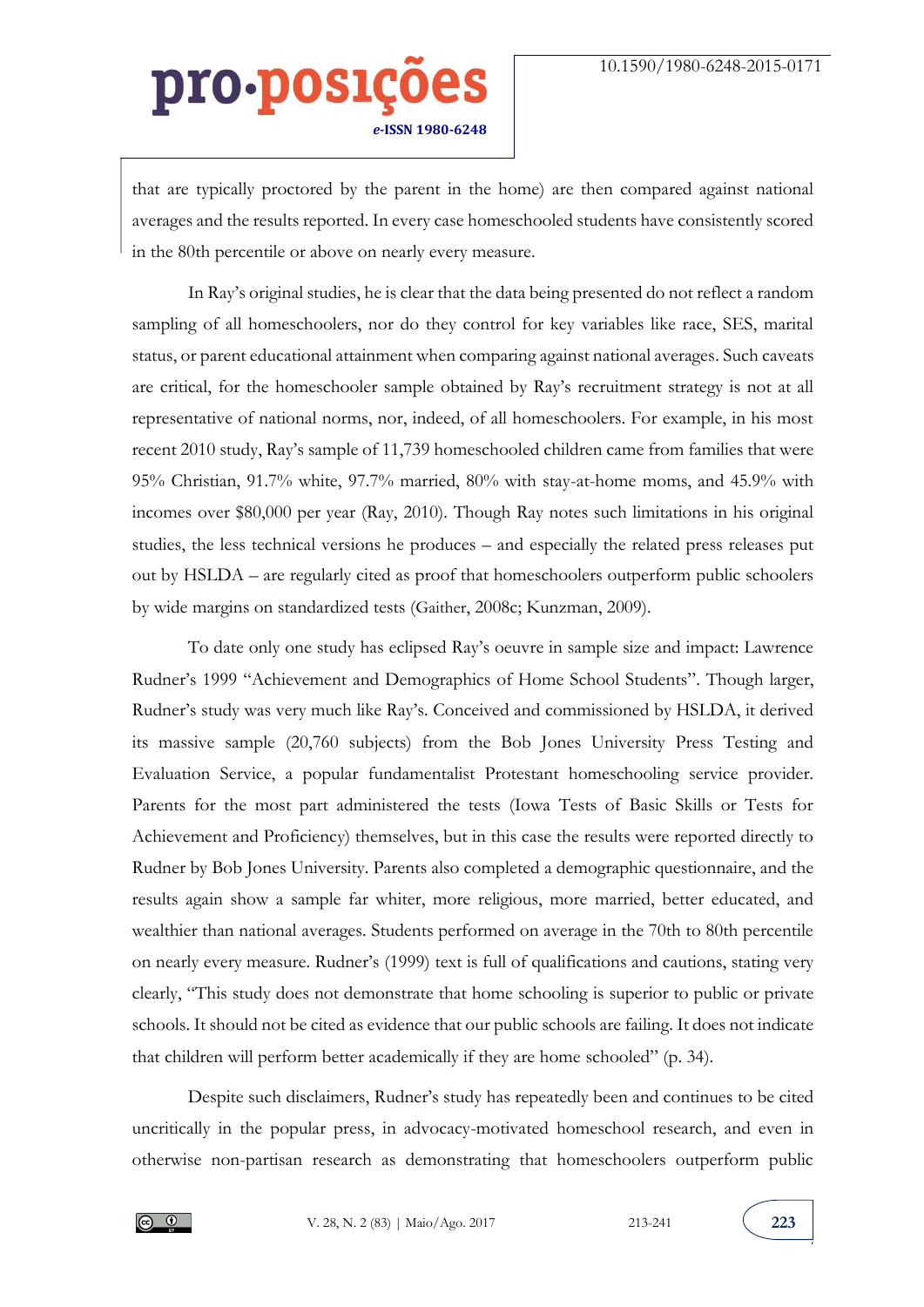schoolers on standardized tests, despite multiple efforts by various scholars to make it clear that the Rudner and Ray studies of academic achievement do not employ random sampling nor do they control for confounding variables (Belfield, 2005; Dumas, Gates, & Schwarzer, 2010; Haan & Cruickshank, 2006; Lubienski et al, 2013; McCracken, 2014; Saunders, 2009-2010). The Rudner study remains "perhaps the most misrepresented research in the homeschooling universe" (Kunzman, 2009, p. 97).

There have been several other studies of academic achievement prosecuted since the 1980s, most on a much smaller scale than those of Ray and Rudner. Frost and Morris (1988) found in a study of 74 Illinois homeschoolers that, controlling for family background variables, homeschoolers scored above average in all subjects but math. Wartes, similarly, found that homeschoolers in Washington state scored well above average in reading and vocabulary but slightly below average in math computation (Ray & Wartes, 1991). The Ray and Rudner studies also found that homeschoolers do comparatively less well in math than in language-based subjects (Ray, 1997a; Rudner, 1999). Likewise, Belfield (2005), in a well-designed study that controlled for family background variables, found that homeschooled seniors taking the SAT scored slightly better than predicted on the SAT verbal and slightly worse on the SAT math. A similar study of ACT mathematics scores likewise found a slight mathematical disadvantage for homeschoolers (Quaqish, 2007). Coleman's review of data from Alaska, Arkansas, and two colleges likewise found that homeschoolers underperformed in math given their demographics (2014). Given this persistent corroboration across two decades we might conclude, tentatively, that there may be at least a modest homeschooling effect on academic achievement – namely that it tends to improve students' verbal and weaken their math capacities. Why? Answers here are only speculative, but it could be that the conversational learning style common to homeschooling and the widely-observed phenomenon that homeschoolers often spend significant time reading and being read to contribute to their impressive verbal scores, while math is not given the same priority (Frost & Morris, 1988; Kunzman, 2009; Thomas & Pattison, 2008).

A second generalization that emerges from many studies on academic achievement is that homeschooling does not have much of an effect at all on student achievement once family background variables are controlled for. This conclusion is implicit even in many of Ray's own studies, which consistently find no relationship between academic achievement and the number

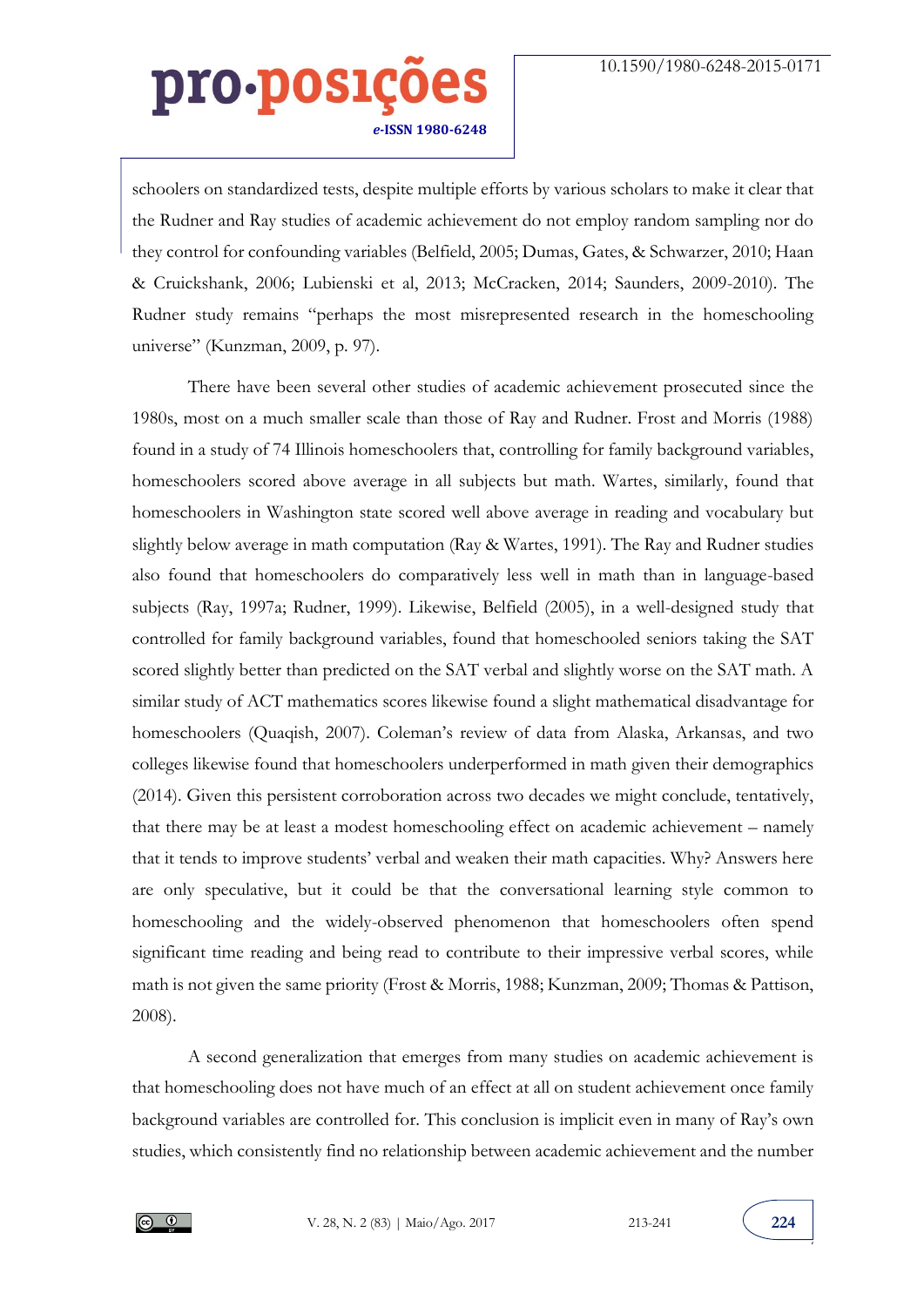of years a child has been homeschooled (Ray & Wartes, 1991; Ray, 2010). In other studies, it is more explicit. A 1994 study of 789 first year students at a Christian liberal arts college found no significant difference on the California Critical Thinking Skills Test between students who had been homeschooled and those attending conventional schools (Oliveira, Watson, & Sutton, 1994). A 2004 survey of 127 seniors at a diverse suburban public high school categorized subjects by the degree to which their parents were involved in their learning. Students from the "high parent involvement" cohort scored significantly higher on the ACT than students reporting low levels, and exactly the same as homeschoolers taking the ACT (Barwegen, Falciani, Putnam, Reamer, & Star, 2004). A 2005 study comparing all self-identified homeschoolers who took the 2001 SAT (n=6,033) with public and private schooled SAT takers found that when controlled for family background, "there is not a large gap between the scores across school types" (Belfield, 2005, p. 174).

A final consistent finding in the literature on academic achievement is that parental background matters very much in homeschooler achievement. Belfield (2005) found greater variance in SAT scores by family background among homeschoolers than among institutionallyschooled students. Boulter's (1999) longitudinal sample of 110 students whose parents averaged only 13 years of education found a consistent pattern of gradual decline in achievement scores the longer a child remained homeschooled, a result she attributed to the relatively low levels of parent education in her sample. Medlin's (1994) study of 36 homeschoolers found a significant relationship between mother's educational level and child's achievement score. Kunzman's (2009) qualitative study of several Christian homeschooling families found dramatic differences in instructional quality correlated with parent educational background.

There is an anomaly in the literature that has not yet been well explained. Several largescale representative samples of the entire population that have captured some homeschoolers have found, contrary to all that has been reported so far in this section, that homeschoolers tend to *under*perform academically. This was the finding of Green-Hennessy (2014) from the data collected by the massive National Survey on Drug Use and Health, and it emerged as well from both rounds of the Cardus Education Survey (Pennings, Seel, Sikkink, Van Pelt, & Wiens, 2011; Pennings et al., 2014). It could be the case that the randomized nature of these data have captured homeschoolers who typically do not respond to commissioned surveys, or it could be that, as some argue, homeschooling families simply have different academic goals than do

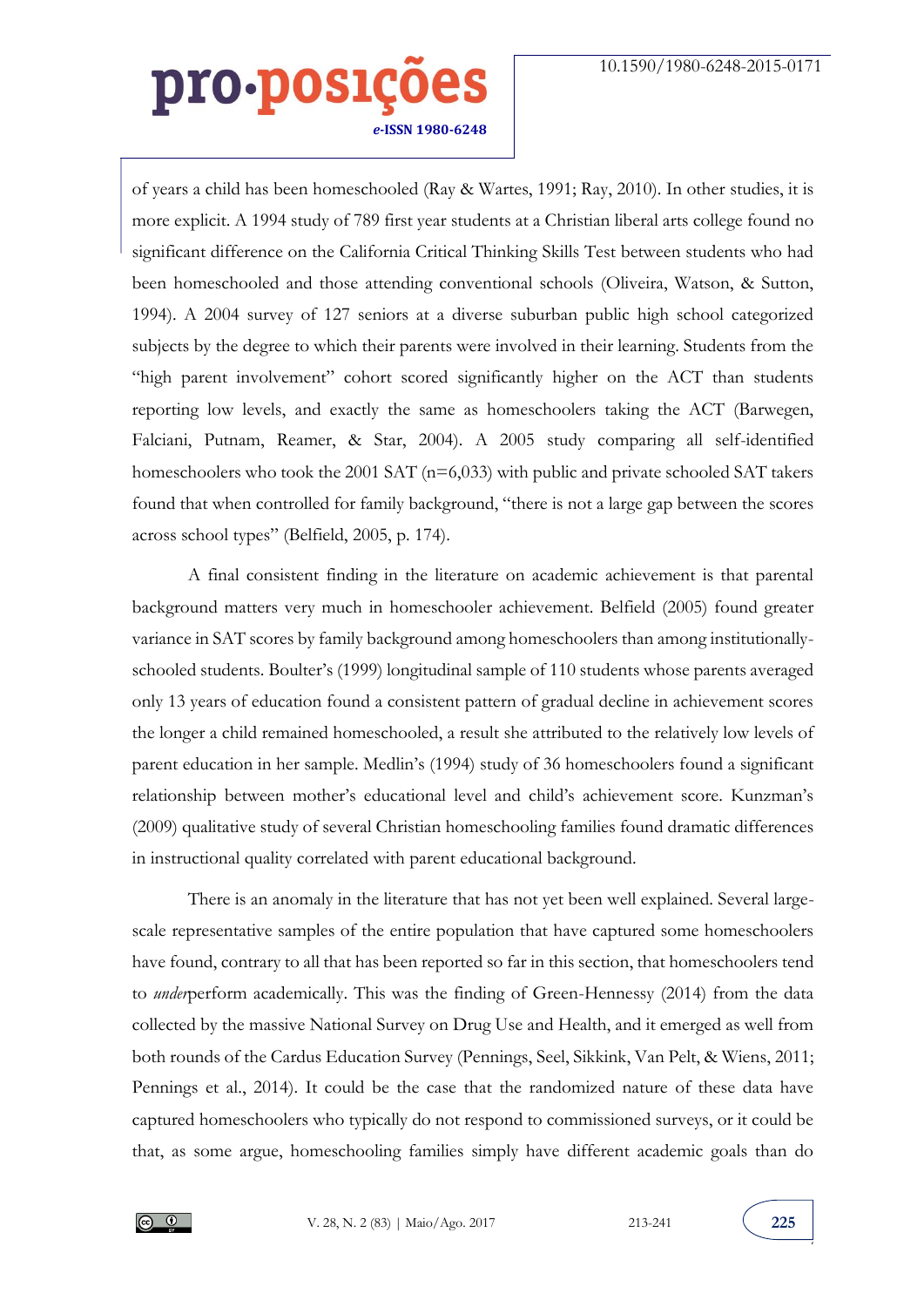others, so the long-term impacts of homeschooling will not be accurately reflected on standardized tests or rates of attendance at competitive colleges and universities (Gray & Riley, 2015b; Murphy, 2012; Sikkink & Skiles, 2015).

The future direction of studies of academic achievement may lie in the methodology of a paper by Martin-Chang, Gould, and Meuse (2011). These researchers sought to overcome the methodological flaws of previous studies by comparing homeschooled students to demographically paired institutionally schooled students. In this study *both* groups were recruited and both administered tests in the same controlled environment by the same researchers. The small sample size of this study (37 homeschoolers and 37 conventionally-schooled students), the *post hoc* division of the homeschoolers into a "structured" subgroup and an "unstructured" subgroup, and the lack of clarity on how long those in the homeschool group had been homeschooling all limit the generalizability of the particular findings (the researchers found that "structured" homeschoolers perform better than institutionally schooled peers but that "unstructured" homeschoolers perform worse), but the design itself represents real progress.

### Transition to College/Adulthood

The great majority of studies performed on homeschooled adults are concerned with homeschooling graduates' collegiate experiences. Most of these studies are quantitative, and most follow a predictable pattern. The researcher will obtain a convenience sample of college students (often from the researcher's own institution) who had previously homeschooled and then compare them with a random sample of students of similar background from the same institution who had attended conventional schools.

Most studies of this sort have found little to no difference on a wide range of variables between previously homeschooled and previously institutionally schooled students, though on a few measures homeschoolers consistently come out on top, if only by small margins. Several studies have found that homeschoolers outperform their institutionally schooled peers with similar demographic backgrounds in grade point average. Cogan (2010) found this at a Midwest doctoral institution. Jenkins (1998) found it at a community college. Two studies have found



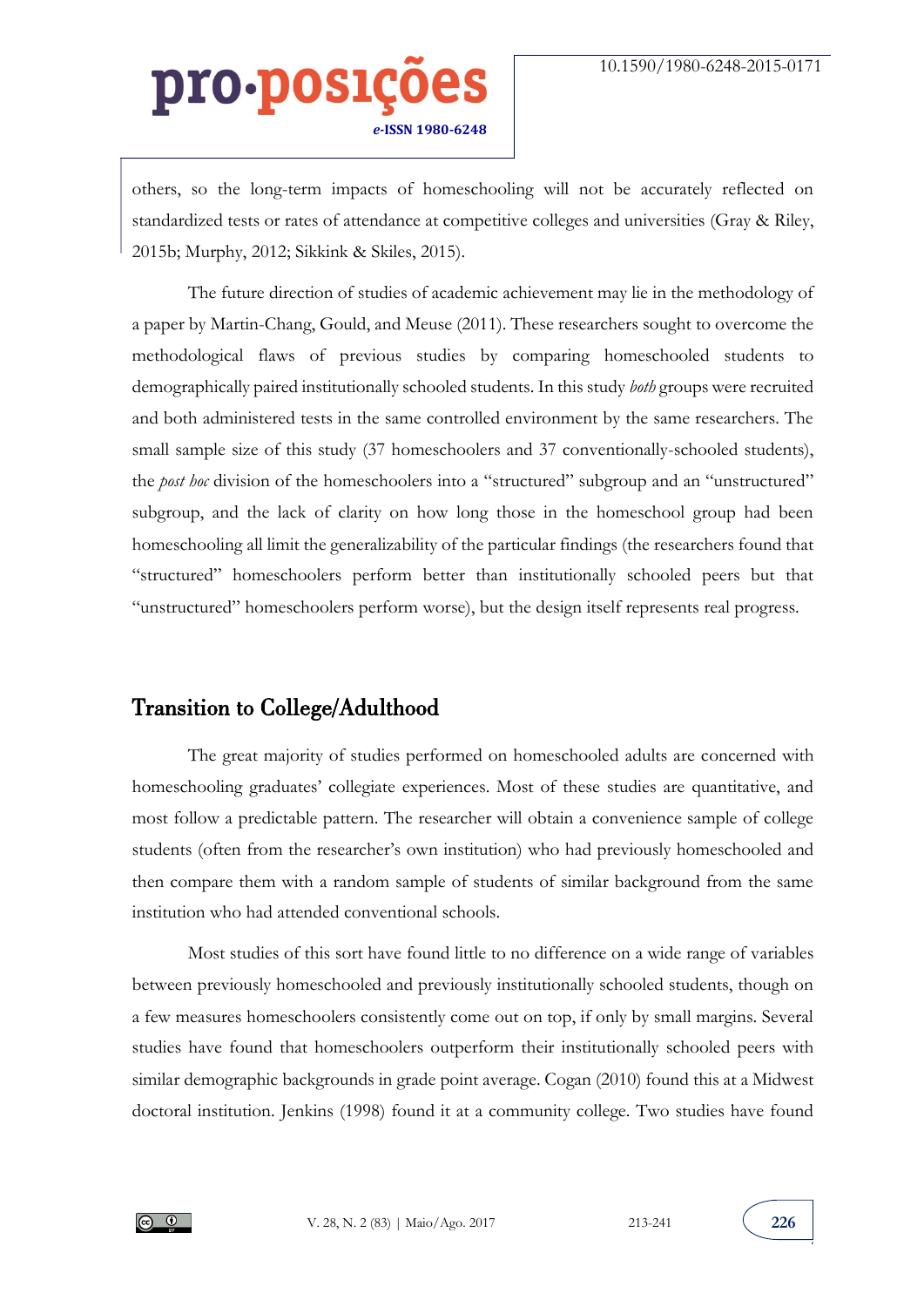the same at private Christian colleges (Holder, 2001; White et al., 2007). Jones and Gloeckner (2004a) found it as well, though the difference in their study was not statistically significant.

Studies of other variables have found little to no difference between college students who were homeschooled and those who attended traditional schools. Studies of student retention and graduation rates have found no difference (Cogan, 2010; Jones & Gloeckner, 2004a). Studies of successful emotional and social transition to college have similarly found little to no difference (Bolle, Wessel, & Mulvihill, 2007; Saunders, 2009-2010). A study of student stress levels likewise found no difference (Rowe, 2011).

A few studies have found significant differences between formerly homeschooled and other students. Snyder's (2013) data from a small, conservative Catholic liberal arts college, is intriguing, as the institution he chose for his study enrolls about 1/3 homeschool, 1/3 private, and 1/3 public school graduates. Using not a sample but population-wide data, Snyder found that homeschooled graduates outperformed their public and privately schooled peers on every variable, sometimes by a wide margin. Variables considered here include entering ACT and SAT scores as well as college GPA. While these results do not generalize to institutions that are not so aggressively conservative and Catholic, Snyder's methodology is far more sophisticated than most of the convenience sample studies cited elsewhere in this section. In another study from one Christian college, Cheng (2014) found that the longer a student had been homeschooled the greater that student's self-reported tolerance of those with differing political and moral views. Again, these results cannot be generalized beyond the special circumstances of the unique institution being studied. In this case it is likely that the homeschooled population self-selected for tolerance, as the university is significantly less conservative than many others patronized by Christian homeschoolers.

Studies comparing the personalities and college experiences of homeschooled and conventionally schooled college students have found slight differences between the groups on some measures and little to no differences on others. White, Moore, and Squires (2009) found that college students who had been homeschooled for their entire lives scored significantly higher for openness to new experiences, agreeableness, and conscientiousness, but on other personality measures there was no significant difference between groups. Another study by White et al. (2007) found that homeschoolers reported less anxiety but otherwise were indistinct from their institutionally schooled peers on a variety of measures of psychosocial health. Sutton

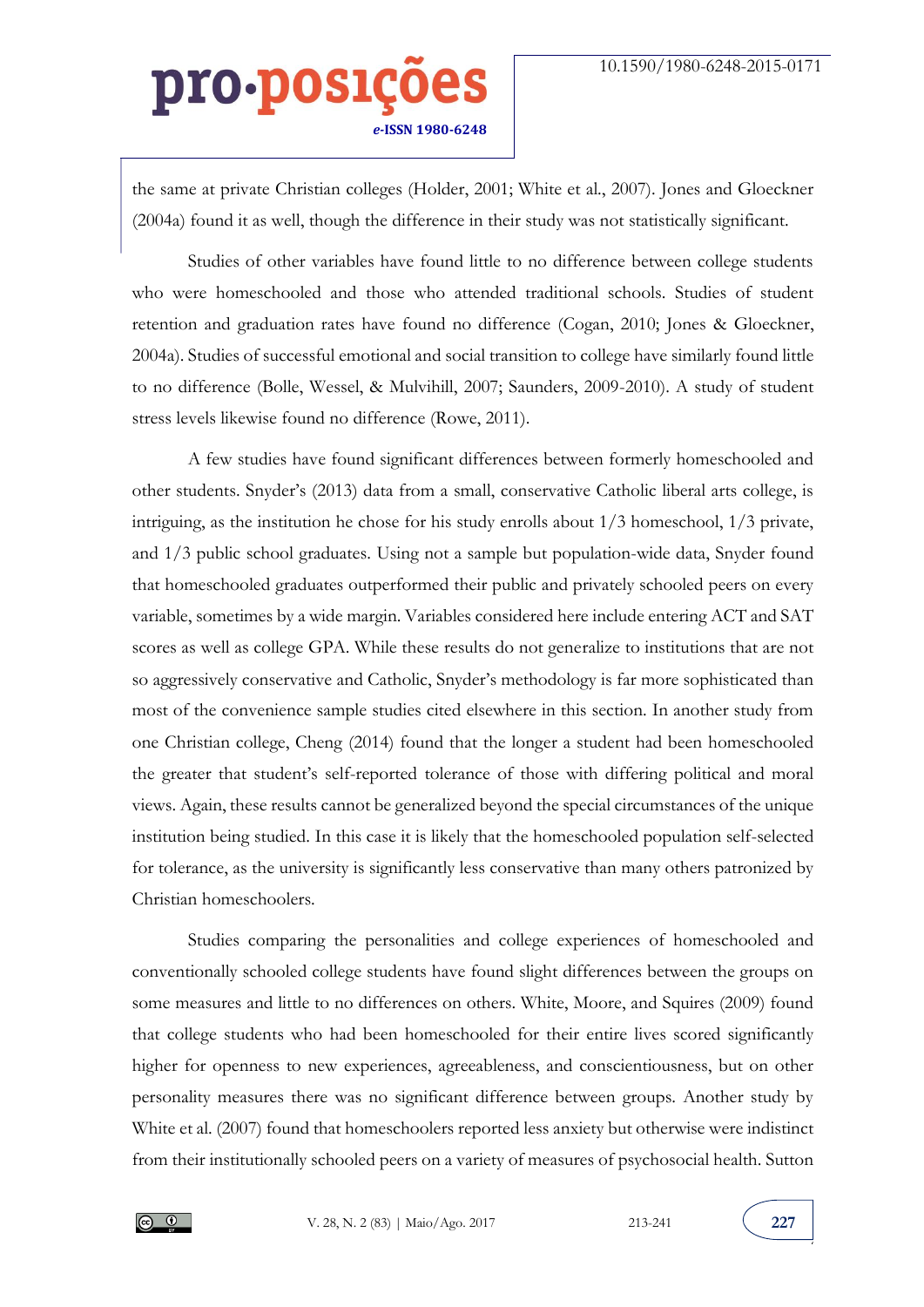and Galloway (2000), likewise, found no statistically significant difference between groups of homeschooled, private schooled, and public schooled college students on thirty-three of forty measures of college success. The one category where homeschoolers tended to outperform their peers from other schooling backgrounds was campus leadership – homeschoolers were significantly more involved in leadership positions for longer periods of time.

A smaller number of studies have approached the homeschooled child's collegiate experience using qualitative methods. The qualitative studies have largely found the same – that previously homeschooled college students transition well to college and do well in college (Smiley, 2010). But these studies do add two insights to the bigger picture of homeschoolers' college experience. First, two studies have found that homeschooled first-year college students often struggle more than their conventionally schooled peers with the task of writing research papers. This is partly because many homeschooling families do not stress research-based writing very much in the lower grades and partly because many conservative Christian homeschoolers have a difficult time learning how to write for a secular audience using secular argumentation and sources (Holder, 2001; Marzluf, 2009). These same studies found that over time homeschoolers were able to catch up to their peers and eventually produce capable writing that adhered to the standards of the secular academy.

Another question qualitative study of homeschooled college students often engages is the degree to which these students change or do not change their religious or political views as a result of their collegiate experiences. Marzluf (2009) found that his writing students were able to learn the conventions of secular writing but did not budge from their consistently conservative political and religious views. Smiley (2010), similarly, found that most in his sample reported having their home values *strengthened* as a result of their exposure to other perspectives in college. On the other hand, Hoelzle's (2013) qualitative study of four homeschooled and then college-educated young adults found that all of them had liberalized to some degree. The more authoritarian the upbringing, the more significant the liberalizing tended to be.

Beyond differences between the homeschooled and institutionally schooled college students, the second major issue with which the literature on homeschoolers and higher education is concerned is admissions, both the attitudes of admissions staff toward homeschooling and the policies or lack of policies institutions of higher education have for homeschooled applicants. Again, most of this literature is quantitative, consisting for the most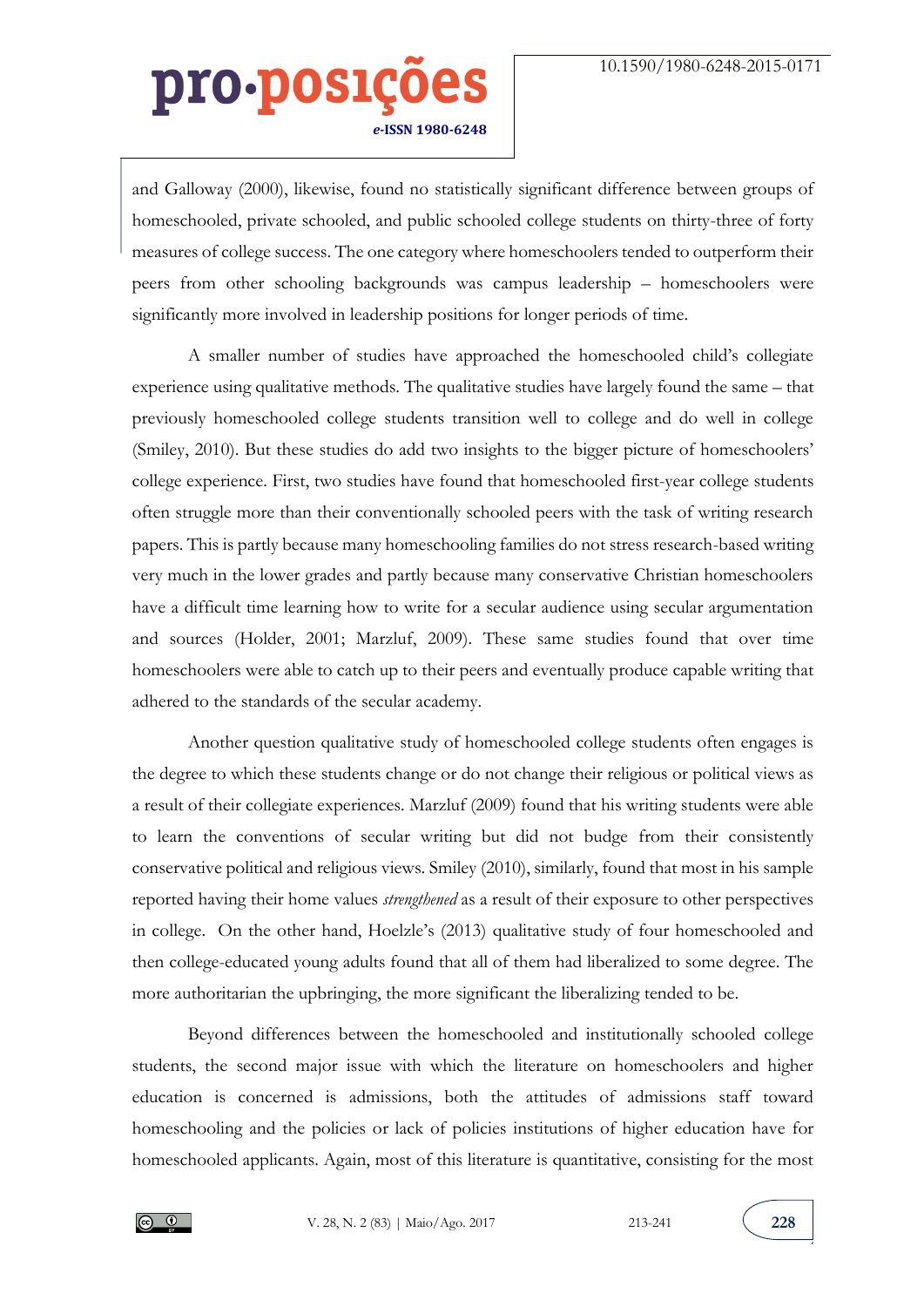part of surveys of admissions officers. The consistent finding of such studies is that homeschooled applicants are accepted at roughly the same rates as their conventionally schooled peers, that admissions staff generally expect homeschoolers to do as well as or better than their conventionally schooled peers in college, and that while colleges and universities welcome homeschooled applicants, most do not go out of their way to provide special services or admissions procedures for homeschoolers (Duggan, 2010; Gloeckner & Jones, 2013; Haan & Cruickshank, 2006; Jones & Gloeckner, 2004b; Sorey & Duggan, 2008). One qualitative look at attitudes of admissions officers at three institutions, however, found that many officers privately believe that homeschoolers are close-minded religious bigots, suggesting that what such individuals report on surveys might not always tell the whole story (Millman & Millman, 2008).

A growing body of research is focused on other aspects of the young adult experience for previously homeschooled students. Brian Ray's (2004a) *Home Educated and Now Adult* is by far the most frequently cited study in this regard. This survey of 7,306 adults who had been homeschooled is very similar in tone and methodology to Ray's other work discussed above. Survey instruments were sent out via homeschooling networks to veteran homeschoolers, almost all of them Evangelical Christian, who were asked to contribute to the study as a way of demonstrating homeschooling's effectiveness to the broader public. Not surprisingly, the results, as with other Ray efforts, were superlative. Homeschoolers were found to be better educated than national averages, to vote at high rates, to have a positive view of their homeschooling experiences, and to be generally well adjusted, productive members of society (Ray, 2004a; Ray, 2004b).

A considerably less flattering portrait emerged from the two rounds of the large-scale *Cardus Education Survey* (Pennings et al., 2011, Pennings et al., 2014). The surveys used random sampling to examine the lives of religious, young adults, age 24-39, who had been homeschooled through high school. The surveys compared these young adults to graduates of Protestant, Catholic, and public schools. Homeschoolers in this sample had similar spiritual lives to graduates of Protestant schools, but they got married younger, had fewer children, and divorced more frequently than adults in the other groups, even when controlling for background variables. Formerly homeschooled young adults reported lower SAT scores than the privately schooled subjects, attended less selective colleges for less time, and reported at higher rates feelings of helplessness about life and lack of goals and direction. Uecker and Hill (2014), in an

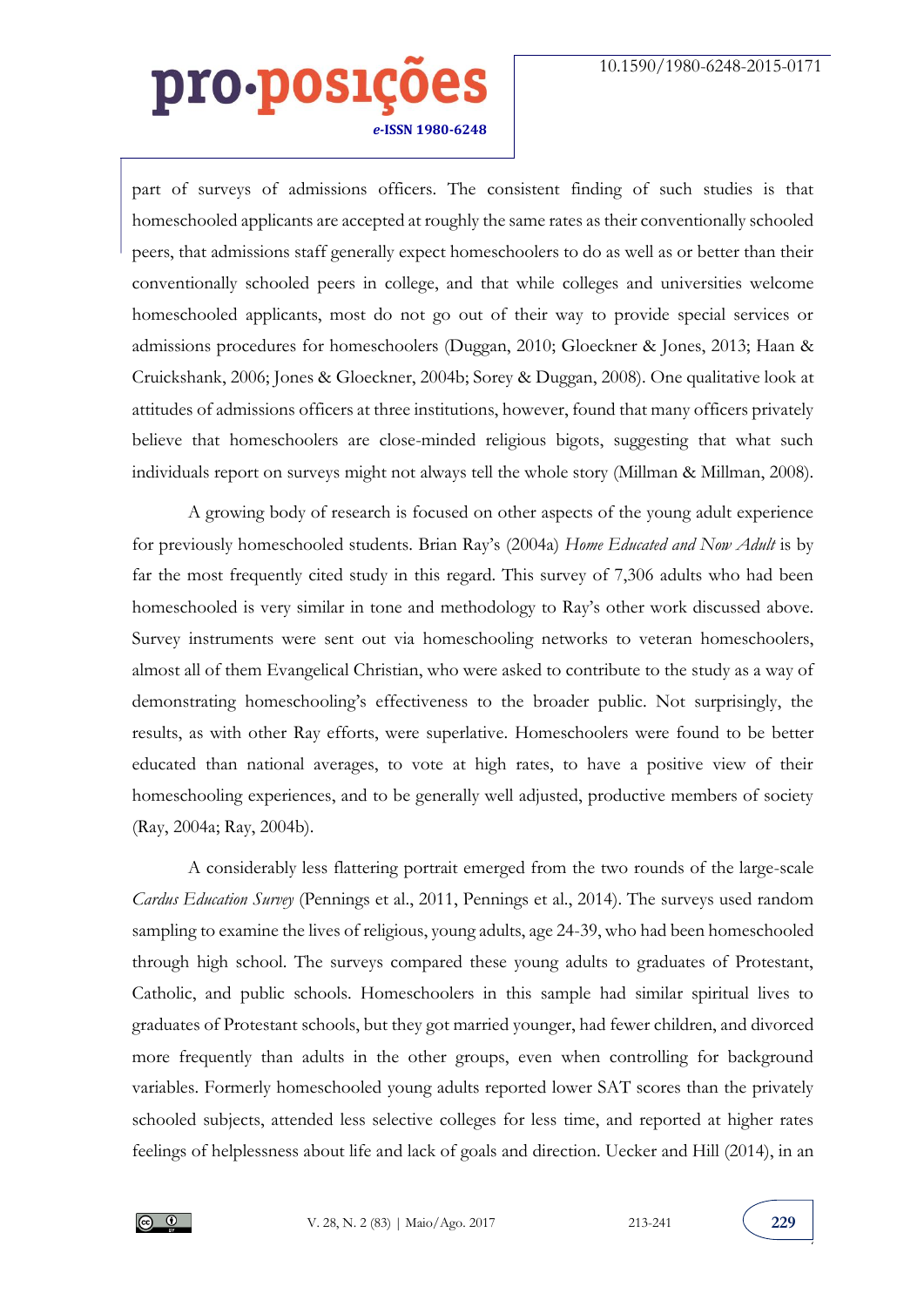analysis based on the first round of the Cardus survey, found that, contrary to their hypotheses, homeschooled young adults looked more like public school graduates than private school graduates in terms of their marriage and childbearing patterns. Like public schoolers, they were more likely to exist on both extremes – marrying and having one or more children very young or not marrying and not having a child at all by age 39. Homeschooled young adults on the whole married and had children at rates below that of graduates of Catholic and Protestant private schools (Uecker & Hill, 2014).

A second database that has been mined to good effect for its findings about homeschooled young adults is the National Survey of Youth and Religion, a massive endeavor initiated in 2002-2003 and followed up by two subsequent waves of questions, thus providing valuable longitudinal data about young adult development. Two important articles have mined this data for insights into the lives of homeschooled young adults. Uecker (2008) found that previously homeschooled young adults from nonreligious families were less likely than their equivalent peers from public or private schools to develop a religious life of their own. Homeschooled young adults from very religious families were statistically indistinguishable from their peers who had attended public or private schools. Parental religious commitment levels had the most profound impact of all variables on their children's religious lives, but this impact was just as profound in a public school or private school setting. Homeschooling had "very little effect on any aspect of adolescents' religious lives" (Uecker, 2008, p. 579). Hill and Den Dulk (2013) used the NSYR data to gauge the impact of homeschooling on young adult civic engagement and volunteering. Homeschoolers in the NSYR sample turned out to be significantly less likely to engage in volunteer activities than public school graduates or graduates of private religious schools.

The cumulative results of the studies based on randomized data, then, make homeschooling outcomes seem far less rosy than those reported by Ray (2004a). Before leaving this topic, it should be noted that the results of several more surveys of formerly homeschooled young adults have been published in recent years, though all of these suffer from the same design flaw that biased Ray's 2004a results. They are convenience samples recruited by the authors in whatever way they could devise – mailing list requests, facebook invitations, advertisements in homeschooling publications or on websites. Nevertheless, here are the results. First, a homeschooling alumni organization called Homeschool Alumni Reaching Out (HARO),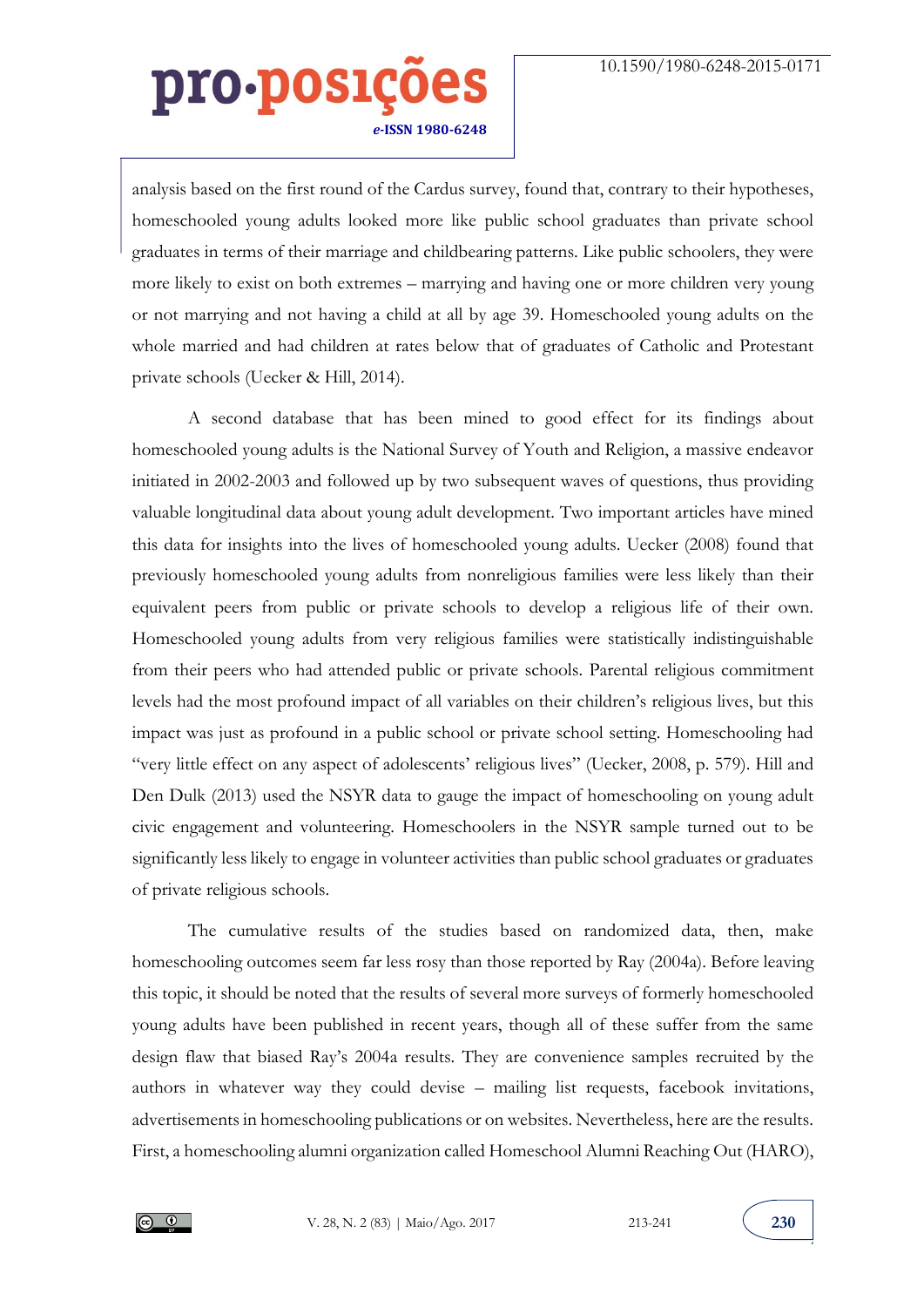founded in 2013 by a group of former homeschoolers raised in the conservative Protestant subculture and now critical of various aspects of that upbringing, conducted a survey that seems to have been taken mostly by young adults in the social orbit of that group's leaders. Seven installments of findings have been published based upon the survey, which was taken by 3,702 people. Results include the following: this group of young people tended overall to remain religious but to be less sectarian and more tolerant than their parents had been; mental health issues are a problem for a large percentage of respondents (25% have a diagnosed mental illness, and 23% more think they probably have an illness); younger respondents were more likely than older cohorts to have been homeschooled their entire school lives; those raised in "fundamentalist" homes reported higher levels of abuse and lower levels of instructional quality than those raised in more moderate religious homes; the group as a whole had higher rates of marriage than the overall population; eighteen percent of the sample identified as gay, lesbian, bisexual, or transgender (CRHE, 2014; CRHE, 2015a, CRHE, 2015b, CRHE, 2015c, CRHE, 2015d, CRHE, 2015e; CRHE, 2015f).

Brian Ray returned to the topic of homeschooled young adults with his Gen2 Survey, conducted online in 2013-2014 and securing a total of 9,369 responses. Ray began publishing the results in 2015. He found that children raised in loving homes with quality relationships with both parents, frequent church attendance, and many years of homeschooling were more likely to maintain their parents' religious views themselves, to live according to Christian moral standards, and to express satisfaction in life. Christian children raised in secular public or private schools, in contrast, were less likely to keep the faith as adults (Ray, 2015b).

Finally, Gray and Riley (2015a, 2015b) conducted the first ever survey of adults who had been unschooled (that is, home education with limited formal structure so as to maximize selfdirected learning). Based on seventy-five responses, Gray and Riley found that their sample had little trouble transitioning to college and/or career. A comparatively high percentage, especially of lifelong unschoolers, had chosen careers in the creative arts, and a comparatively small percentage had chosen careers in a science, technology, engineering, or mathematics field. As with the Gen2 and HARO surveys, Gray and Riley acknowledge that their methodology limits the generalizability of their findings and are forthright in believing that the nature of their recruitment likely biased their sample in the direction of competence (Gray & Riley, 2015a).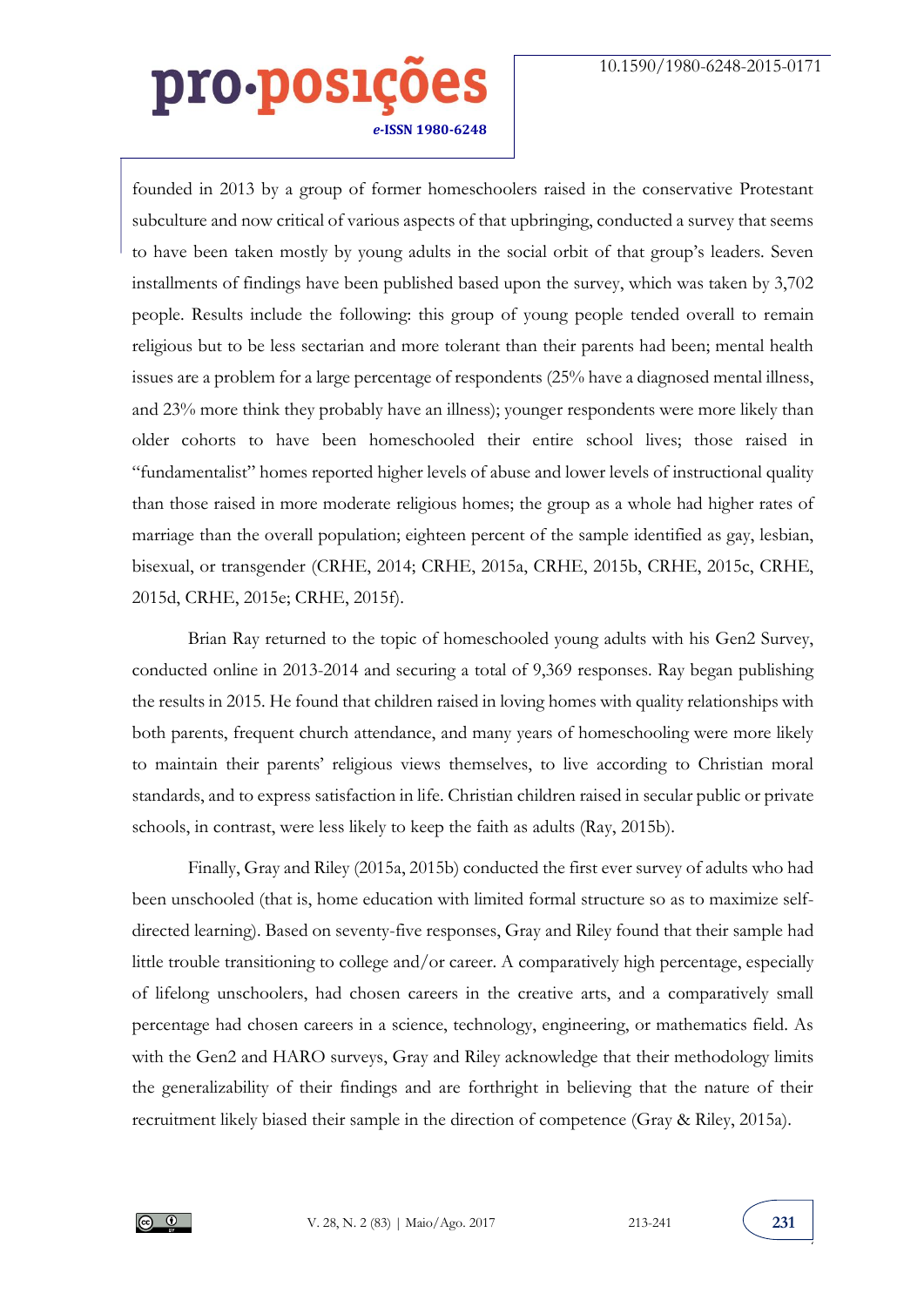### 0.DOS] *e-***ISSN 1980-6248**

#### References

- Apple, M. W. (2000). The cultural politics of homeschooling. *Peabody Journal of Education*, 75, 256-271.
- Balmer, R. H. (2007). *Thy kingdom come: How the religious right distorts the faith and threatens America, an evangelical's lament*. New York: Basic Books.
- Barwegen, L. M., Falciani, N. K., Putnam, S. J., Reamer, M. B., & Star, E. E. (2004). Academic achievement of homeschool and public school students and student perception of parent involvement. *School Community Journal*, 14, 39-58.
- Belfield, C. R. (2005). Home-schoolers: How well do they perform on the SAT for college admissions? In B. S. Cooper (Ed.), *Home schooling in full view: A reader* (pp. 167-178). Greenwich, CT: Information Age Publishing.
- Belfield, C. R. & Levin, H. M. (2005). *Privatizing Educational Choice: Consequences for Parents, Schools, and Public Policy*. Boulder, CO: Paradigm.
- Bloodworth, R. H. (1991). *A legal history of home schooling in North Carolina* (Unpublished doctoral dissertation). University of North Carolina, Chapel Hill, NC.
- Bolle, M. B., Wessel, R. D., & Mulvihill, T. M. (2007). Transitional experiences of first year college students who were homeschooled. *Journal of College Student Development*, 48, 637- 654.
- Boulter, L. T. (1999). *Academic achievement in home school education*. Retrieved July 26, 2017 from ERIC database. (ED446385)
- Carper, J. C. (1992). Home schooling, history, and historians: The past as present. *The High School Journal*, 75, 252-257.
- Carper, J. C. (2000). Pluralism to establishment to dissent: The religious and educational context of home schooling. *Peabody Journal of Education*, 75, 8-19.
- Cheng, A. (2014). Does homeschooling or private schooling promote political intolerance? Evidence from a Christian university. *Journal of School Choice*, 8, 49-68.
- Coalition for Responsible Home Education. (2014). A complex picture: Results of a 2014 survey of adult alumni of the modern Christian homeschool movement, installment 1: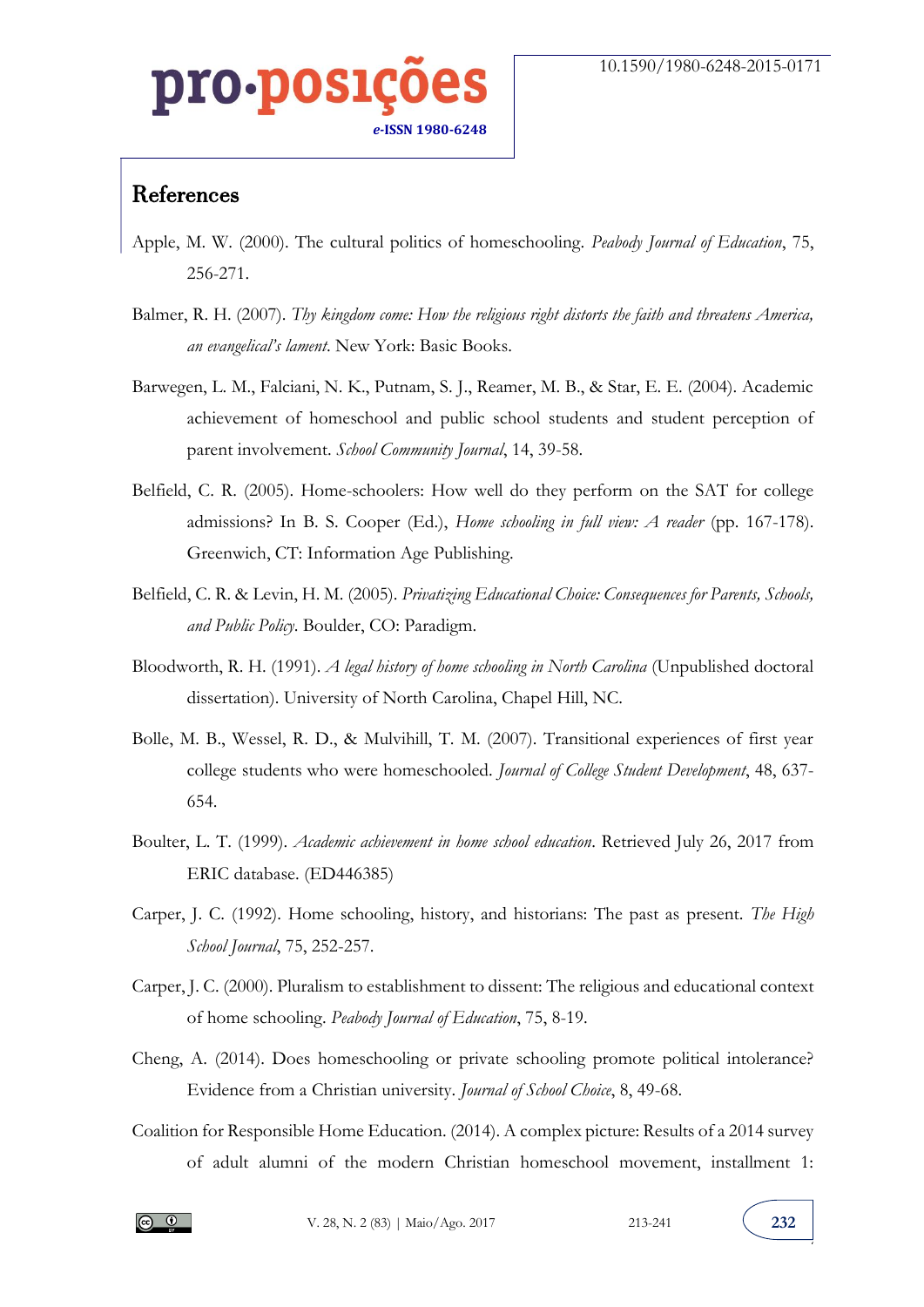Descriptive summary. *Homeschool Alumni Reaching Out*. Retrieved July 26, 2017 from https://hareachingout.files.wordpress.com/2014/12/survey1.pdf.

- Coalition for Responsible Home Education. (2015a). A complex picture: Results of a 2014 survey of adult alumni of the modern Christian homeschool movement, installment 2: Demographics. *Homeschool Alumni Reaching Out*. Retrieved July 26, 2017 from https://hareachingout.files.wordpress.com/2015/02/2014survey2.pdf.
- Coalition for Responsible Home Education. (2015b). A complex picture: Results of a 2014 survey of adult alumni of the modern Christian homeschool movement, installment 3: Academics and non-academics. *Homeschool Alumni Reaching Out*. Retrieved July 26, 2017 from https://hareachingout.files.wordpress.com/2015/04/installment-03.pdf.
- Coalition for Responsible Home Education. (2015c). A complex picture: Results of a 2014 survey of adult alumni of the modern Christian homeschool movement, installment 4: Food and health. *Homeschool Alumni Reaching Out*. Retrieved July 26, 2017 from https://hareachingout.files.wordpress.com/2015/06/installment-04-updated.pdf.
- Coalition for Responsible Home Education. (2015d). A complex picture: Results of a 2014 survey of adult alumni of the modern Christian homeschool movement, installment 5: Religion. *Homeschool Alumni Reaching Out*. Retrieved July 26, 2017 from https://hareachingout.files.wordpress.com/2015/09/installment-5.pdf.
- Coalition for Responsible Home Education. (2015e). A complex picture: Results of a 2014 survey of adult alumni of the modern Christian homeschool movement, installment 6: Present and Future. *Homeschool Alumni Reaching Out*. Retrieved July 26, 2017 from https://hareachingout.files.wordpress.com/2015/12/installment6.pdf.
- Coalition for Responsible Home Education. (2015f). A complex picture: Results of a 2014 survey of adult alumni of the modern Christian homeschool movement, installment 7: Sexuality. *Homeschool Alumni Reaching Out*. Retrieved July 26, 2017 from https://hareachingout.files.wordpress.com/2015/12/installment7.pdf.
- Cochran, C. P. (1993). *The home school movement in the United States: Georgia as a test case, 1979--1984* (Unpublished doctoral dissertation). Emory University, Atlanta, GA.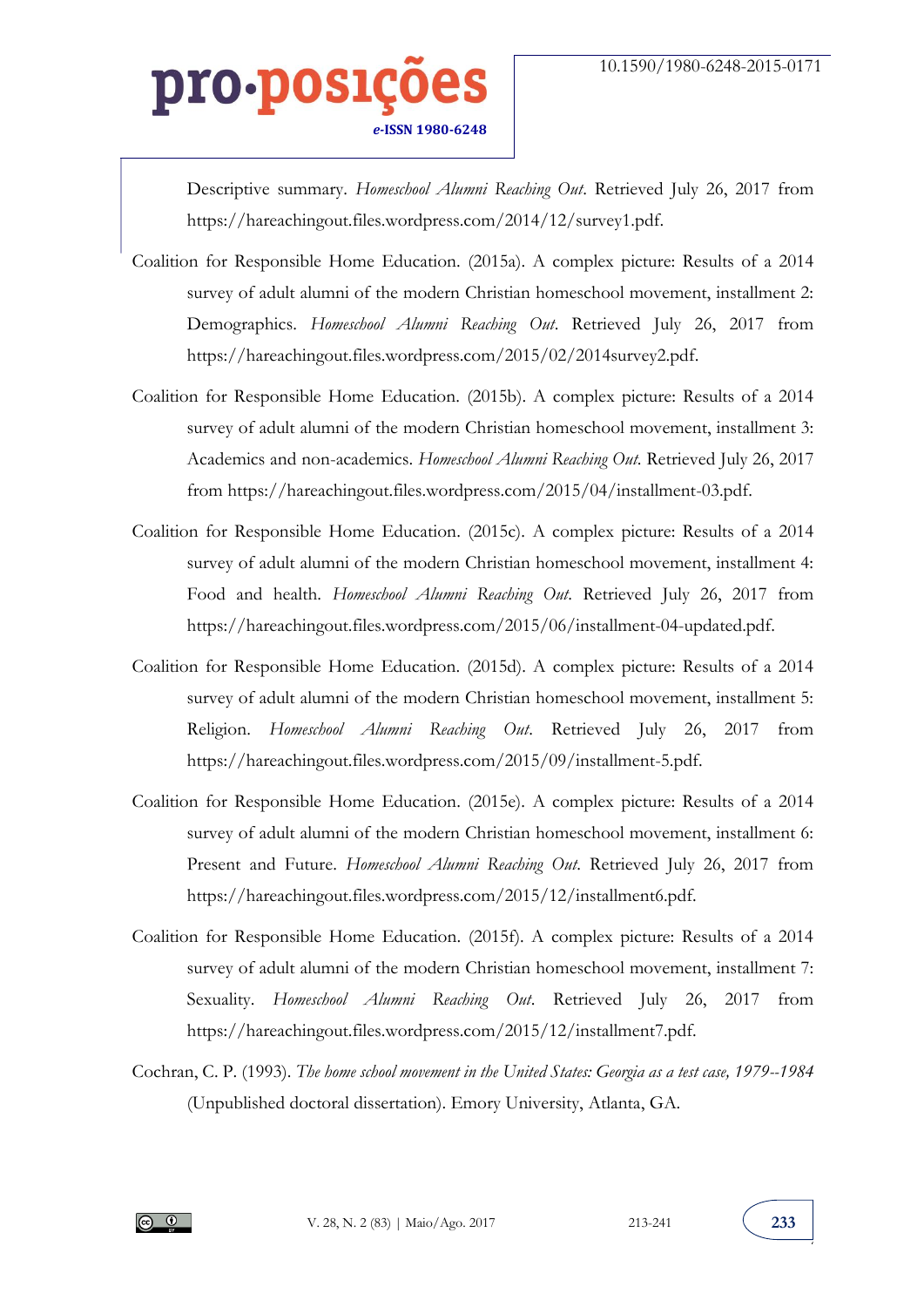- Cogan, M. F. (2010). Exploring academic outcomes of homeschooled students. *Journal of College Admission*, 208, 18-25.
- Coleman, R. E. (2010). *Ideologues, pedagogues, pragmatics: A case study of the homeschool community in Delaware County, Indiana* (Unpublished master's thesis). Ball State University, Muncie, IN.
- Coleman, R. E. (2014). The homeschool math gap: The data. *Coalition for Responsible Home Education*. Retrieved July 26, 2017 from http://www.responsiblehomeschooling.org/the-homeschool-math-gap/.
- Duggan, M. H. (2010). Are community colleges 'home-school friendly?": An exploration of community college websites as an indicator of 'friendliness.' *Community College Journal of Research and Practice*, 34, 25-38.
- Dumas, T. K., Gates, S., & Schwarzer, D. R. (2010). Evidence for homeschooling: Constitutional analysis in light of social science research. *Widener Law Review, 16,* 63-87.
- Fields-Smith, C. Kisura, M. W. (2013). Resisting the status quo: The narratives of black homeschoolers in metro-Atlanta and metro-DC. *Peabody Journal of Education*. 88, 265-283.
- Fields-Smith, C., & Williams, M. (2009). Motivations, sacrifices, and challenges: Black parents' decisions to home school. *Urban Review*. 41, 269-389.
- Frost, E. A., & Morris, R. C. (1988). Does home-schooling work? Some insights for academic success. *Contemporary Education,* 59, 223-227.
- Gaither, M., M. (2008a). *Homeschool: An American history*. New York: Palgrave MacMillan.
- Gaither, M., M. (2008b, October 7). Brian D. Ray and NHERI, part 2. Message posted to http:// Gaither, M. wordpress.com/2008/10/07/brian-d-ray-and-nheri-part-2/
- Gaither, M., M. (2008c, September 30). Brian D. Ray and NHERI, part 1. Message posted to http:// Gaither, M. wordpress.com/2008/09/30/brian-d-ray-and-nheri-part-1/
- Gaither, M., M. (2016). *Homeschool: An American history* (2nd ed.). New York: Palgrave MacMillan.
- Gloeckner, G. W., & Jones, P. (2013). Reflections on a decade of changes in homeschooling and the homeschooled into higher education. *Peabody Journal of Education*, 88, 309-323.
- Goymer, S. P. (2000). Getting inside families: Exploring a case study research issue in homeschooling. *Home School Researcher,* 14, 11-18.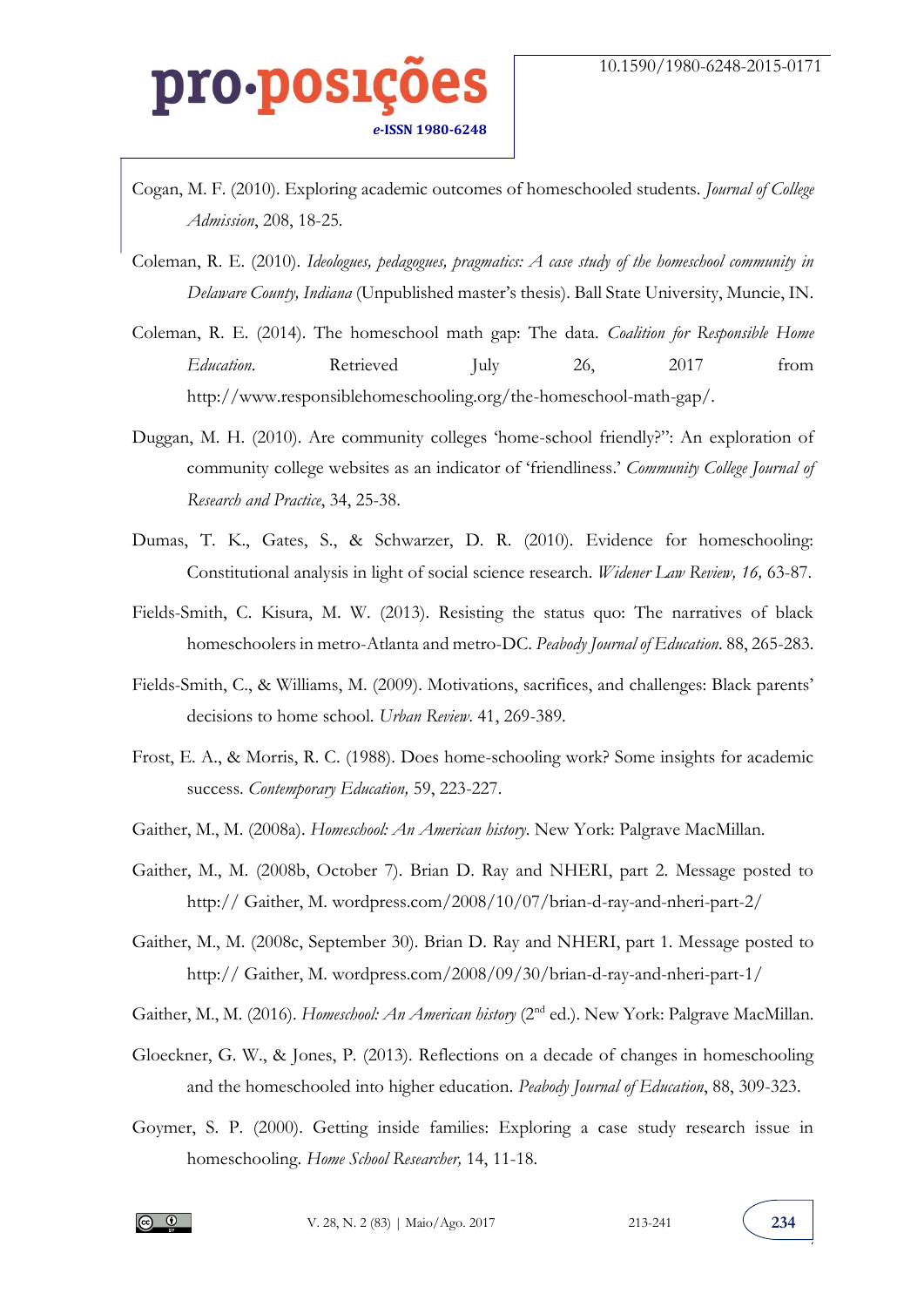- Gray, P., & Riley, G. (2015a). Grown unschoolers' evaluations of their unschooling experiences: Report I on a survey of 75 unschooled adults. *Other Education: The Journal of Educational Alternatives*, 4, 8-32.
- Gray, P., & Riley, G. (2015b). Grown unschoolers' evaluations of their unschooling experiences: Report II on a survey of 75 unschooled adults. *Other Education: The Journal of Educational Alternatives*, 4, 33-53.
- Green-Hennessy, S. (2014). Homeschooled adolescents in the United States: Developmental outcomes. *Journal of Adolescence*, 37, 441-449.
- Haan, P., & Cruickshank, C. (2006). Marketing colleges to home-schooled students. *Journal of Marketing for Higher Education,* 16, 25-43.
- Hanna, L. G. (2012). Homeschooling education: Longitudinal study of methods, materials, and curricula. *Education and Urban Society*, *20*(10), 1-23.
- Hill, P. T. (2000). Home schooling and the future of public education. *Peabody Journal of Education*, 75, 20-31.
- Hill, J. P. & Den Dulk, K. R. (2013). Religion, volunteering, and educational setting: the effect of youth schooling type on civic engagement. *Journal for the Scientific Study of Religion* 52, 179-197.
- Hoffman, G., & Hoffman, E. (2014). *The voices of the pioneers: Homeschooling in Minnesota*. Bloomington, IN: AuthorHouse.
- Holder, M. A. (2001). *Academic achievement and socialization of college students who were home schooled*. (Unpublished doctoral dissertation). University of Memphis, Memphis, TN.
- Hoelzle, B. R. (2013). The transmission of values and the transition to adulthood within the context of home education. *Journal of Research on Christian Education*, 22, 244-263.
- Holinga, K. R. (1999). *The cycle of transformation in home school families over time* (Unpublished doctoral dissertation) University of Memphis, Memphis, TN.
- Howell, C. (2013). Hostility or indifference? Why there's not more homeschooling research. *Peabody Journal of Education*, 88, 355-364.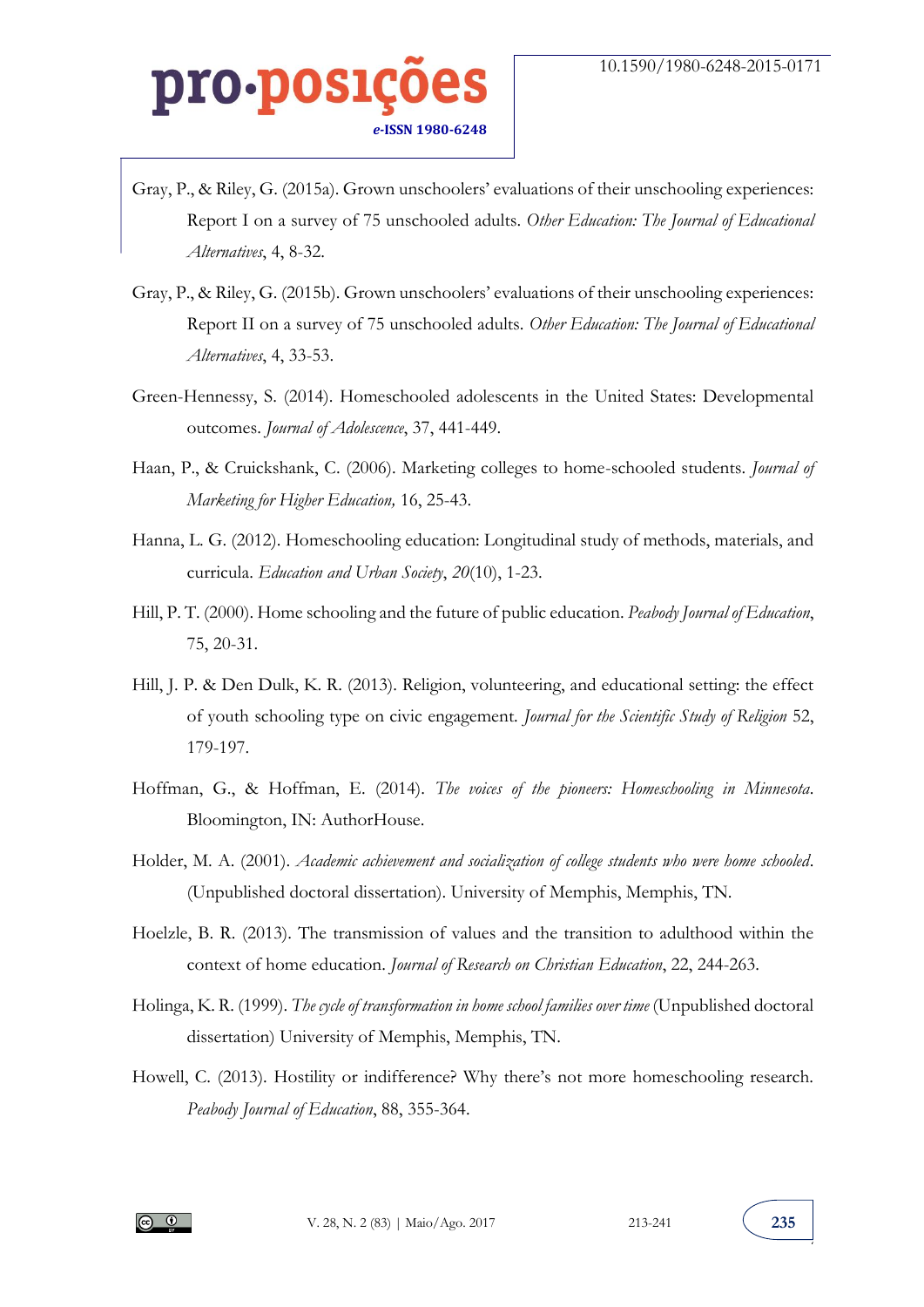- Icher. (2016). U.S. Enrollment Data. *International Center for Home Education Research*. Retrieved July 26, 2017 from http://icher.org/endata.html.
- Isenberg, E. J. (2007). What have we learned about homeschooling? *Peabody Journal of Education*, 82, 387-409.
- Jenkins, T. P. (1998). *The performance of home schooled students in community colleges.* (Unpublished doctoral dissertation). Texas A&M University-Commerce, Commerce, TX.
- Jeynes, W. (2012). The rise of homeschooling as a modern educational phenomenon in American protestant education. In W. Jeynes & D. W. Robinson (Eds.), *International handbook of protestant education* (pp. 77-92). New York: Springer.
- Jones, P., & Gloeckner, G. (2004a). First-year college performance: A study of home school graduates and traditional school graduates. *Journal of College Admission*, 183, 17-20.
- Jones, P., & Gloeckner, G. (2004b). A study of admission officers' perceptions of and attitudes toward homeschool students. *Journal of College Admission*, 185, 12-21.
- Kaseman, L., & Kaseman, S. (2002, July/August). Let's stop aiding and abetting academicians' folly. *Home Education Magazine*, 24-27.
- Kelly, A. E. (2008). *Pioneers on the home front: An exploratory study of early homeschoolers in Hawaii* (Unpublished doctoral dissertation). University of Hawai'i at Manoa, Manoa, HI.
- Knowles, J. G., S. E. Marlow, & J. A. Muchmore. (1992). From pedagogy to ideology: origins and phases of home education in the United States, 1970-1990. *American Journal of Education*, 100, 195-235.
- Krause, J. M. (2012). *Homeschooling: Constructing or deconstructing democracy* (Unpublished master's thesis). California State University Long Beach, Long Beach, CA.
- Kunzman, R. (2009). *Write these laws on your children: Inside the world of conservative Christian homeschooling*. Boston: Beacon Press.
- Kunzman, R., & Gaither, M. (2013). Homeschooling: a comprehensive survey of the research. *Other Education*, 2, 4-59. Retrieved July 26, 2017 from http://www.othereducation.org/index.php/OE/article/view/10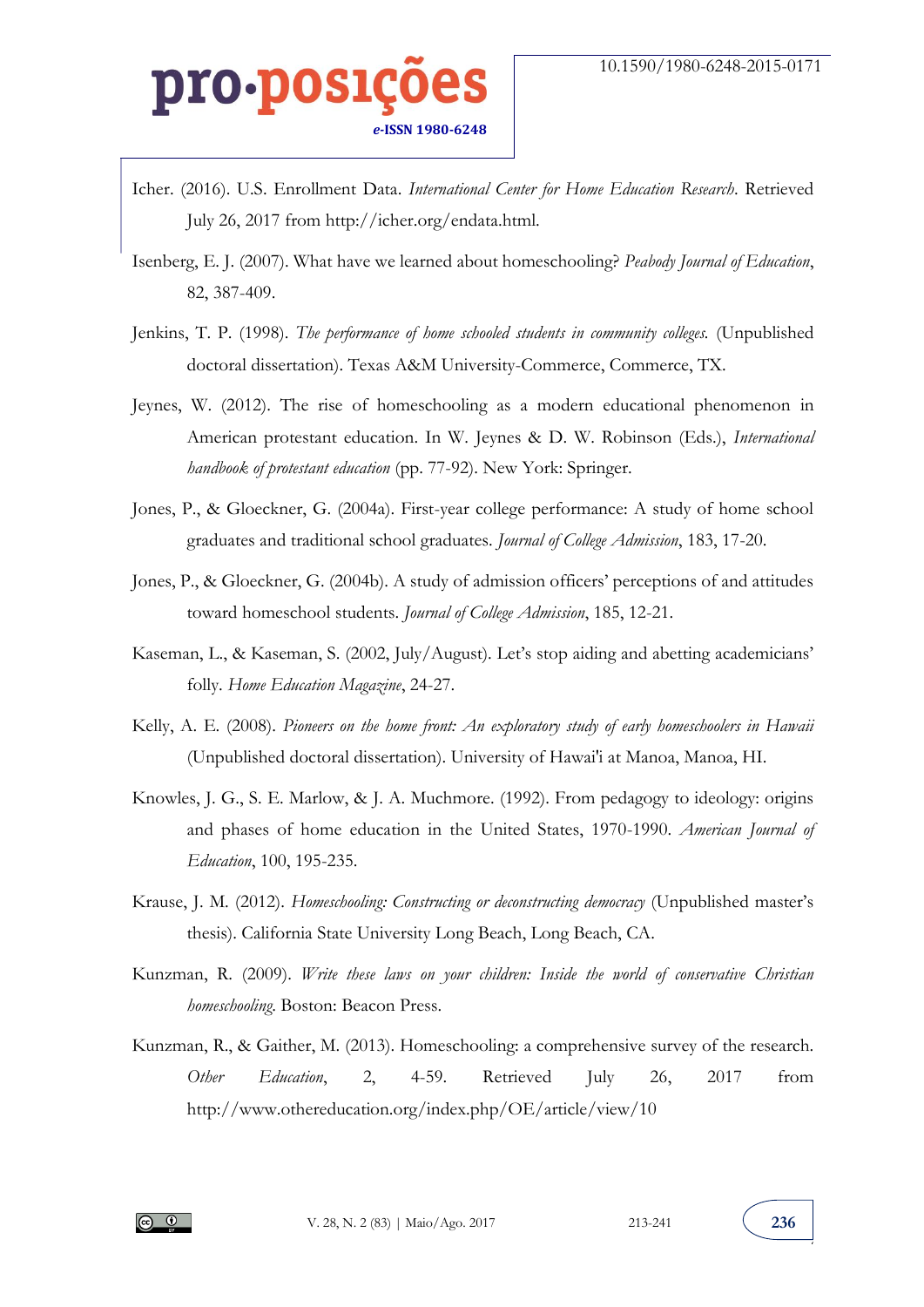- Laats, A. (2010). Forging a fundamentalist 'one best system': Struggles over curriculum and educational philosophy for Christian day schools, 1970-1989. *History of Education Quarterly* 49, 55-83.
- Lois, J. (2006). Role strain, emotion management, and burnout: Homeschooling mothers' adjustment to the teacher role. *Symbolic Interaction* 29, 507-529.
- Lois, J. (2013). *Home is where the school is: The logic of homeschooling and the emotional labor of mothering*. New York: New York University Press.
- Lubienski, C. (2000). Whither the common good? A critique of homeschooling. *Peabody Journal of Education, 75*(1&2), 207-232.
- Lubienski, C. (2003). A critical view of home education. *Evaluation and Research in Education*, *17,*  167-178.
- Lubienski, C., Puckett, T., & Brewer, T. J. (2013). Does homeschooling "work"? A critique of the empirical claims and agenda of advocacy organizations. *Peabody Journal of Education*, 88, 378-392.
- Martin-Chang, S., Gould, O. N., & Meuse, R. E. (2011). The impact of home schooling on academic achievement: Evidence from homeschooled and traditionally schooled children. *Canadian Journal of Behavioural Science*, 43, 195-202.
- Marzluf, P. (2009). Writing home-schooled students into the academy. *Composition Studies*, 37, 49-66.
- Mazama, A., & Musumunu, G. (2015). *African Americans and Homeschooling*. New York: Routledge.
- McCracken, C. (2014, January 15). How to mislead with data: a critical review of Ray's 'academic achievement and demographic traits of homeschool students: a nationwide study' (2010). *Coalition for Responsible Home Education*. Retrieved July 26, 2017 from http://www.responsiblehomeschooling.org/wp-content/uploads/2013/12/ray-2010 for-pdf.pdf.
- McIlhenny, R. (2003). The Austin TEA party: Homeschooling controversy in Texas, 1986-1994. *Religion and Education*, 30, 62-83.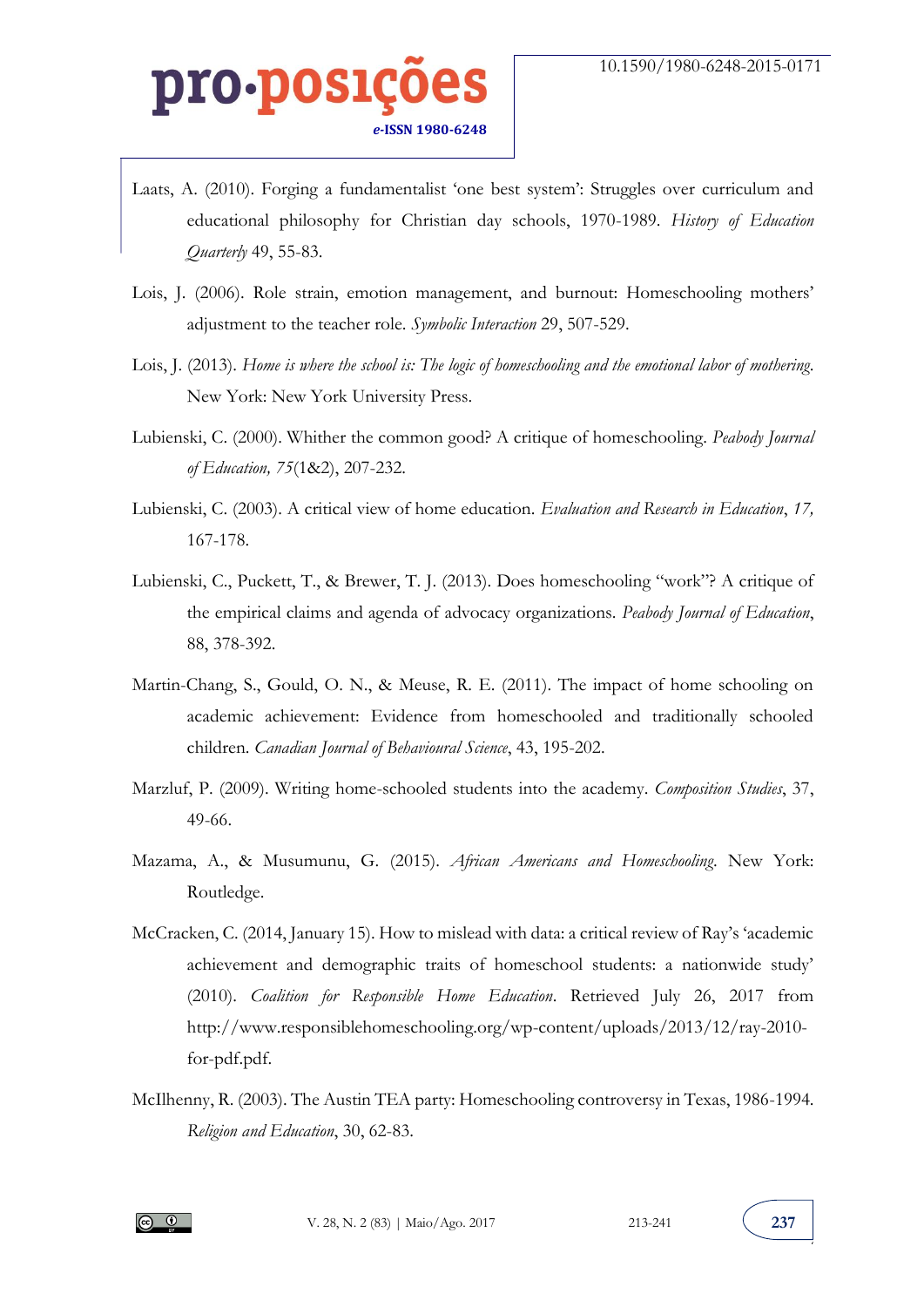- McVicar, M. J. (2015). *Christian reconstruction: R. J. Rushdoony and American religious conservatism*. Chapel Hill: University of North Carolina Press.
- Medlin, R. G. (1994). Predictors of academic achievement in home educated children: Aptitude, self-concept, and pedagogical practices. *Home School Researcher*, 10, 1-7.
- Millman, G., & Millman, M. (2008). *Homeschooling: A family's journey.* New York: Penguin.
- Murphy, J. (2012). *Homeschooling in America: Capturing and assessing the movement*. Thousand Oaks, CA: Corwin.
- Noel, A., Stark, P., & Redford, J. (2013). *Parent and family involvement in education, from the national household education survey program of 2012*. NCES 2013-028. Washington, D.C.: U.S. Department of Education.
- Oliveira, P. C. M. de, Watson, T. G., & Sutton, J. P. (1994). Differences in critical thinking skills among students educated in public schools, Christian schools, and home schools. *Home School Researcher,* 10, 1-8.
- Pennings, R, Seel, D.J., Sikkink, D, Van Pelt, D, & Wiens, K (2011). *Cardus education survey*. Cardus: Hamilton, Ontario, Canada. Retrieved July 26, 2017 from http://www.tpcs.org/about-us/Cardus-Cardus\_Education\_Survey\_Phase\_I\_Report.pdf
- Pennings*, R*.; Sikkink, D.; Berner, A.; Smith, C.; Berends, M.; Dallavis, J.; & Skiles, S. (2014). Private schools for the public good. *Cardus Education Survey*. Cardus: Hamilton, Ontario, Canada. Retrieved July 26, 2017 from http://www.cais.ca/uploaded/ENotify\_Docs/September\_2014/Cardus-Cardus\_Education\_Survey\_2014\_Private\_Schools\_for\_the\_Public\_Good.pdf
- Planty, M. et al. (2009). *The condition of education, 2009*. Washington, D. C.: National Center for Education Statistics.
- Quaquish, B. (2007). A comparison of home schooled and non-home schooled students on the ACT mathematics achievement test. *Home School Researcher* 17, 1-12.
- Ray, B. D. (1990). *A nationwide study of home education: Family characteristics, legal matters, and student achievement*. Salem, OR: NHERI Publications.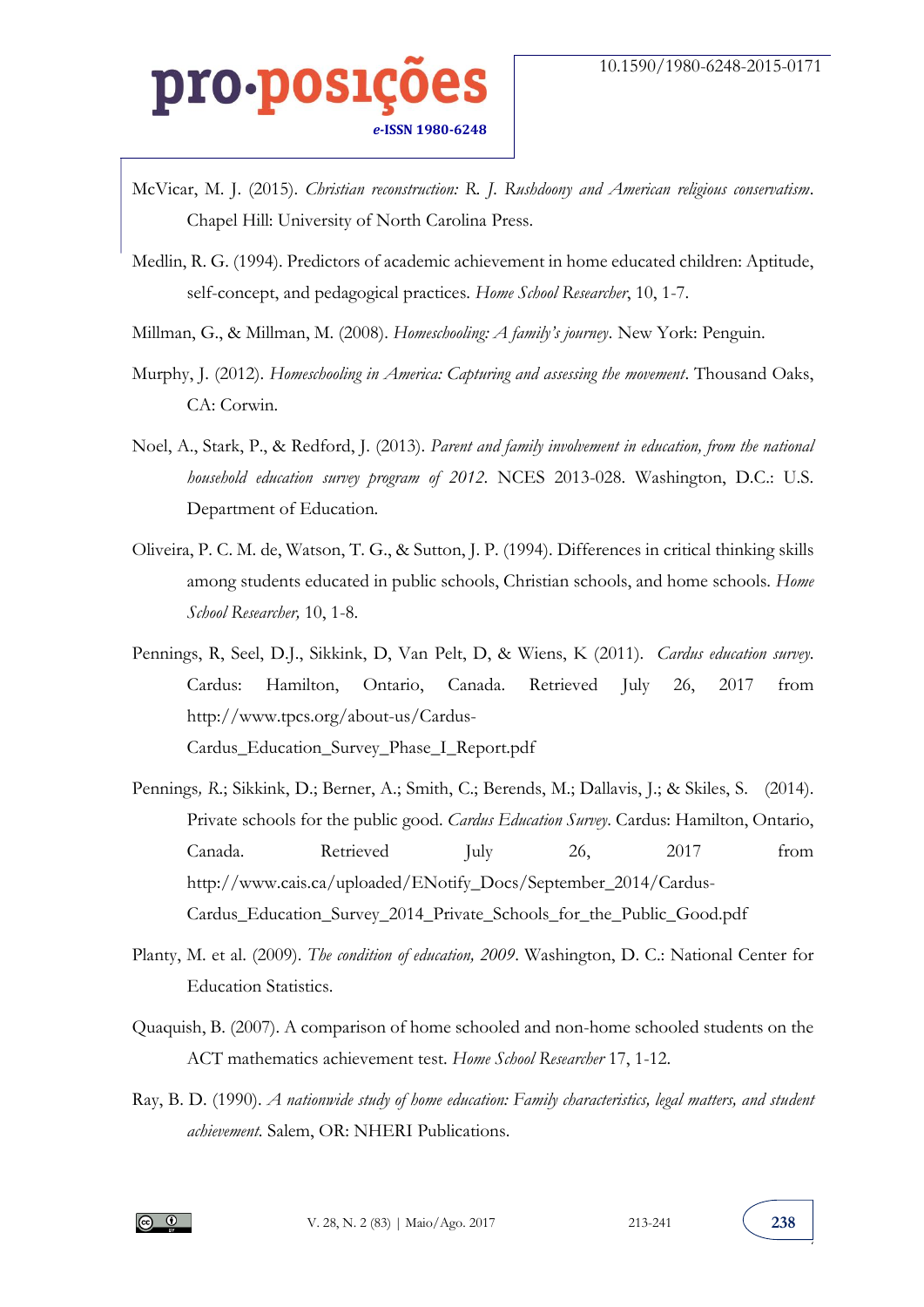- Ray, B.D. (1991, January/February). Contemplations on home education research. *Home Education Magazine*, 18-19, 23.
- Ray, B. D. (1994). *A nationwide study of home education in Canada: Family characteristics, student achievement, and other topics*. Salem, OR: NHERI Publications.
- Ray, B. D. (1997a). *Home education across the United States: Family characteristics, student achievement, and other topics*. Purcellville, VA: HSLDA Publications.
- Ray, B. D. (1997b). *Strengths of their own: Home schoolers across America*. Salem, OR: NHERI Publications.
- Ray, B. D. (2004a). *Home educated and now adults: Their community and civic involvement, views about homeschooling, and other traits*. Salem, OR: NHERI Publications.
- Ray, B. D. (2004b). Homeschoolers on to college: What research shows us. *Journal of College Admissions*, 185, 5-11.
- Ray, B. D. (2010). Academic achievement and demographic traits of homeschool students: A nationwide study. *Academic Leadership: The Online Journal*, 8. Retrieved July 26, 2017 from https://www.nheri.org/AcademicAchievementAndDemographicTraitsOfHomeschoo lStudentsRay2010.pdf.
- Ray. B. D. (2015a). African American homeschool parents' motivations for homeschooling and their black children's academic achievement. *Journal of School Choic*e, 9, 71-96.
- Ray, B. D. (2015b). Gen2 survey: a spiritual and educational survey on Christian millennials. *Generations with Vision*. Retrieved July 26, 2017 from http://www.nheri.org/Gen2SurveyASpiritualandEducationalSurveyonChristianMillen nials.pdf.
- Ray, B. D., & Wartes, J. (1991). The academic achievement and affective development of homeschooled children. In J. Van Galen & M. A. Pitman (Eds.), *Home schooling: Political, historical, and pedagogical perspectives* (pp. 43-62). Norwood, NY: Ablex.
- Rowe, K. (2011). *Stress and coping differences in college students from three high school backgrounds*. (Unpublished doctoral dissertation). Walden University. Retrieved July 26, 2017 from http://scholarsarchive.byu.edu/cgi/viewcontent.cgi?article=4719&context=etd.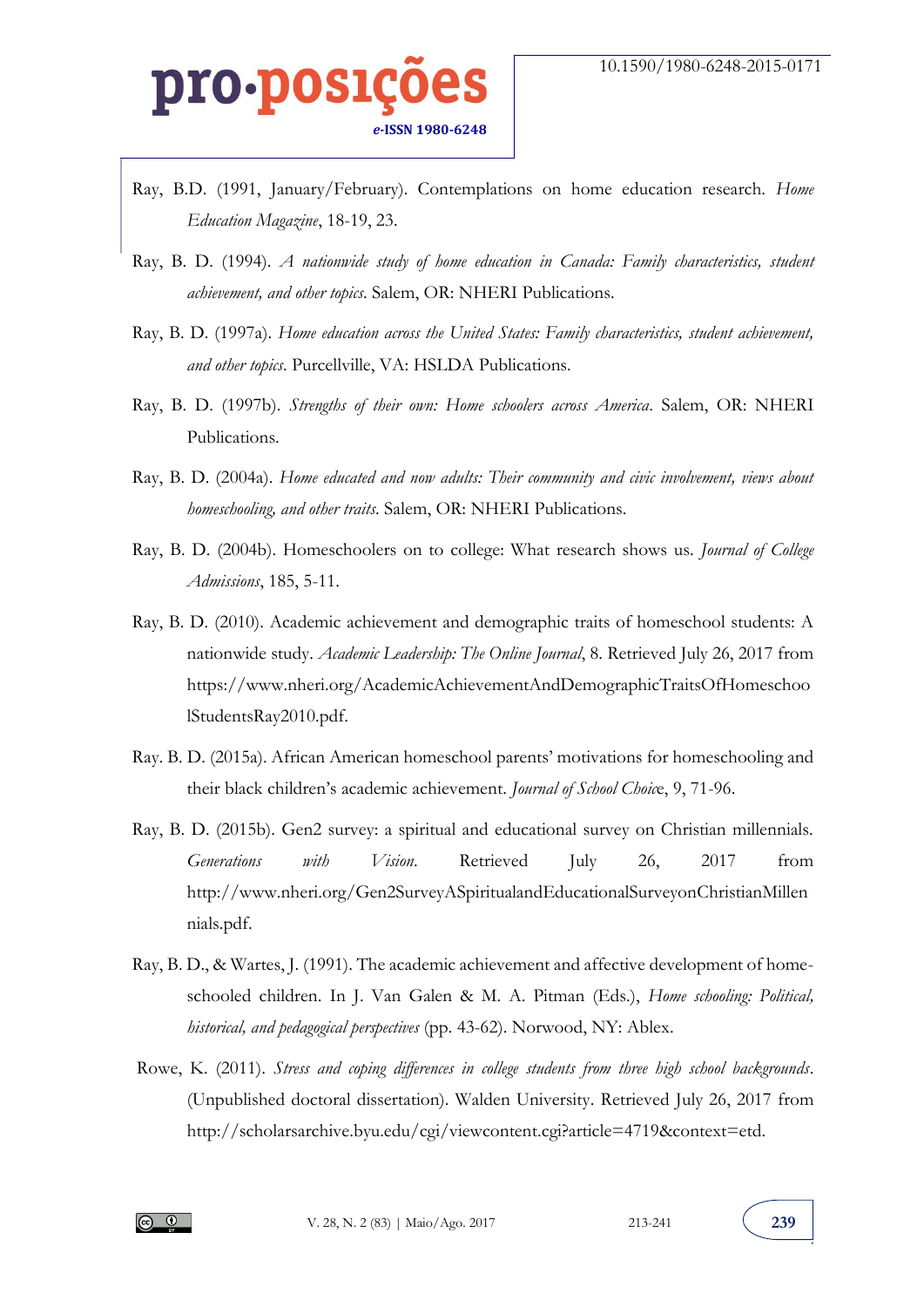- Rudner, L. M. (1999). Scholastic achievement and demographic characteristics of home school students in 1998. *Education Policy Analysis Archives*, 7. Retrieved July 26, 2017 from http://epaa.asu.edu/ojs/article/view/543.
- Safran, L. (2010). Legitimate peripheral participation and home education. *Teaching and Teacher Education*, 26, 107-112.
- Saunders, M. K. (2009-2010). Previously homeschooled college freshmen: Their first year experiences and persistence rates. *Journal of College Student Retention*, 11, 77-100.
- Sherfinski, M., & Chesanko, M. (2014). Disturbing the data: Looking into gender and family size matters with US evangelical homeschoolers. *Gender, Place & Culture: A Journal of Feminist Geography*, 7, 1-18.
- Sikkink, D., & Skiles, S. (2015). Homeschooling and young adult outcomes: Evidence from the 2011 and 2014 Cardus Education Survey. *The Cardus Religious Schools Initiative*. Retrieved July 26, 2017 from http://crsi.nd.edu/assets/168208/crsi\_homeschool\_report\_ces2014.pdf.
- Smiley, H. T. (2010). *She's leaving home: The effect of college experiences on homeschooled students*  (Unpublished doctoral dissertation). University of Arkansas at Little Rock, Little Rock, AR.
- Snyder, M. (2013). An evaluative study of the academic achievement of homeschooled students versus traditionally schooled students attending a Catholic university. *Journal of Catholic Education*, 16, 288-308.
- Sorey, K., & Duggan, M. H. (2008). Homeschoolers entering community colleges: perceptions of admissions officers. *Journal of College Admissions*, 200, 22-28.
- Sutton, J. P., & Galloway, R. S. (2000). College success of students from three high school settings. *Journal of Research and Development in Education*, 33, 137-146.
- Thomas, A., & Pattison, H. (2008). *How children learn at home*. New York: Continuum.
- Tyler, Z. P., & Carper, J. C. (2000). From confrontation to accommodation: Home schooling in South Carolina. *Peabody Journal of Education*, 75, 32-48.